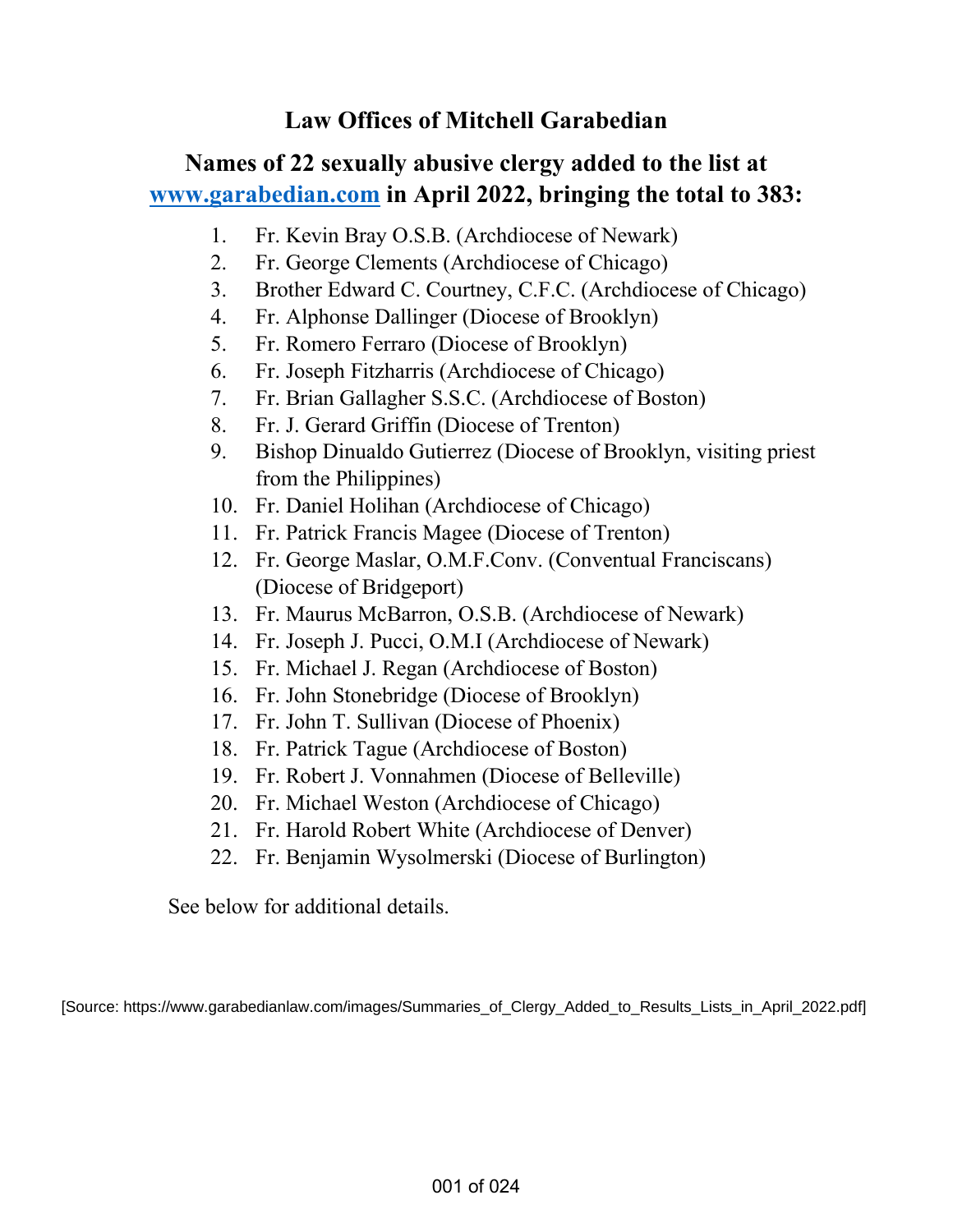# **Father Kevin M. Bray, O.S.B. (Order of Saint Benedict) – Archdiocese of Newark, Diocese of Paterson, Diocese of Wilmington**

### **Assignment Record**

| 1951:           | Ordained in the Diocese of Paterson                                  |
|-----------------|----------------------------------------------------------------------|
| $1952 - 1969$ : | St. Mary's Abbey/Monastery in Morristown, NJ                         |
| $1952 - 1969$ : | Delbarton High School in Morristown, NJ                              |
| 1965:           | Sacred Heart Church in Newark, NJ                                    |
| 1967:           | Notre Dame Church at Cedar Knolls, NJ                                |
| $1970 - 1974$ : | St. Elizabeth's Church in Linden, NJ                                 |
| $1975 - 1978$ : | Sacred Heart Church in Elizabeth, NJ                                 |
| $1975 - 1981$ : | Chaplain for St. Elizabeth Hospital in Elizabeth, NJ                 |
| $1978 - 1981$ : | St. Mary's Abbey/Monastery in Morristown, NJ                         |
| 1979:           | Notre Dame of Mt. Carmel in Cedar Knolls, NJ                         |
| 1982:           | St. Elizabeth's Church in Linden, NJ                                 |
| $1983 - 2000$ : | St. Mary's Abbey/Monastery in Morristown, NJ                         |
| 1983:           | Our Lady of Mount Carmel in Ridgewood, NJ                            |
| 1983:           | Valley Hospital in Ridgewood, NJ                                     |
| 1989:           | Blessed Sacrament Church in Elizabeth, NJ                            |
| $1991 - 1992$ : | Chaplain at St. Joseph's Hospital and Medical Center in Paterson, NJ |
| 1993:           | Chaplain at Veterans Administration Hospital in East Orange, NJ      |
| 1995:           | Sacred Heart Church in Wilmington, DE                                |
| 2001:           | Necrology – Died on April 14, 2000                                   |

## **Source: The Official Catholic Directory, Kenedy & Sons**

**(The years listed above are the publication years of the Official Catholic Directory. According to the Directory, the assignments provided for a given year are effective as of January 1 of that year. This means that a priest listed in the Directory for a given year at a parish or school was likely at the same assignment for at least part of the previous year as well.)** 

Father Bray is not indexed after the 2001 Official Catholic Directory.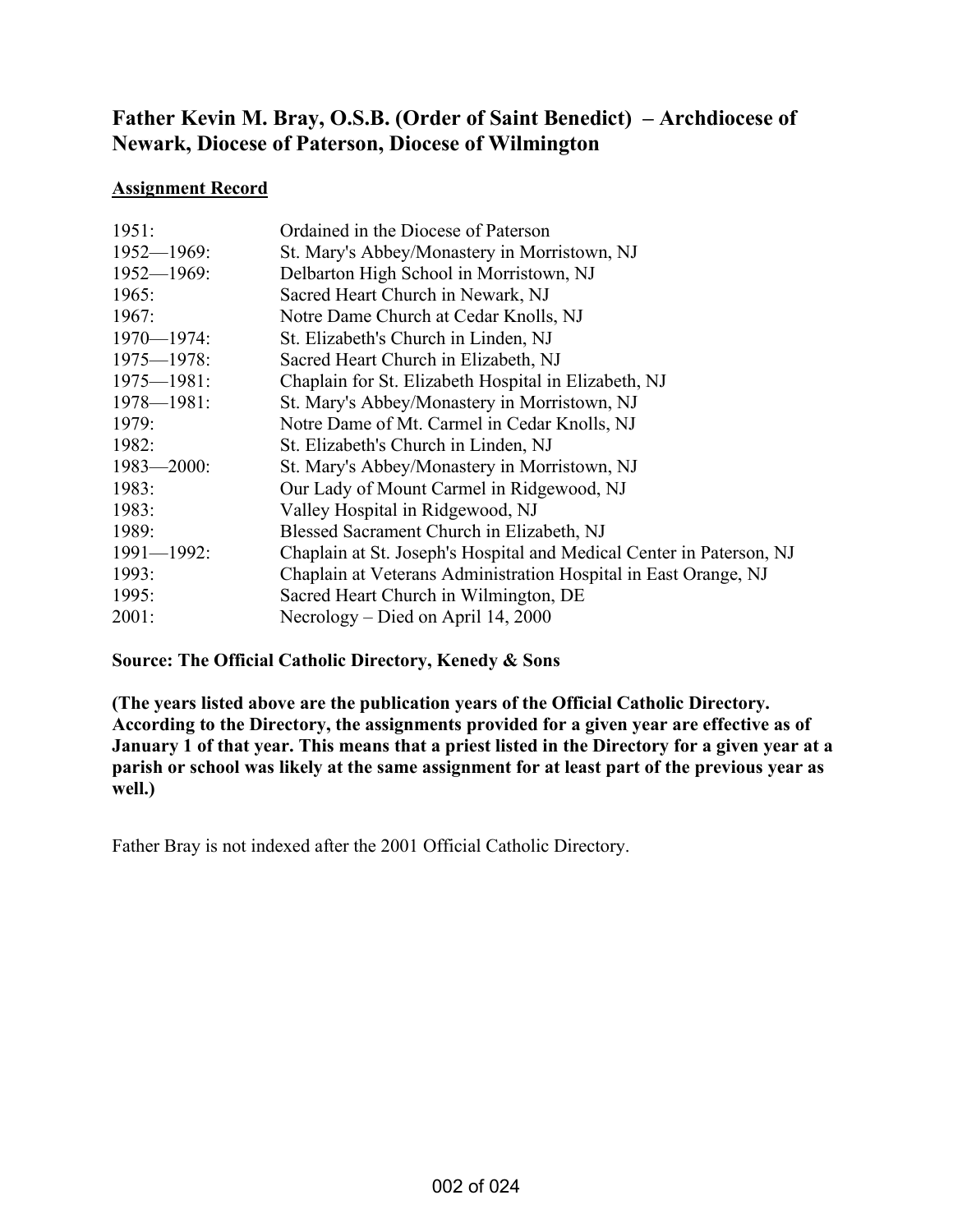# **Father George H. Clements – Archdiocese of Chicago**

### **Assignment Record**

| 1957:           | Ordained                                                          |
|-----------------|-------------------------------------------------------------------|
| $1958 - 1962$ : | St. Ambrose's Church in Chicago, IL                               |
| $1963 - 1969$ : | St. Dorothy's Church in Chicago, IL                               |
| $1970 - 1991$ : | Holy Angels Church in Chicago, IL                                 |
| $1992 - 1993$ : | On Duty Outside the Archdiocese in the Diocese of Nassau, Bahamas |
| $1994 - 1995$ : | In residence, St. Sabina's Church in Chicago, IL                  |
| 1996:           | Not Indexed                                                       |
| $1997 - 2006$ : | On Duty Outside the Archdiocese                                   |
| $2007 - 2019$ : | Retired                                                           |

**Source: The Official Catholic Directory, Kenedy & Sons** 

**(The years listed above are the publication years of the Official Catholic Directory. According to the Directory, the assignments provided for a given year are effective as of January 1 of that year. This means that a priest listed in the Directory for a given year at a parish or school was likely at the same assignment for at least part of the previous year as well.)** 

Father Clements died in November, 2019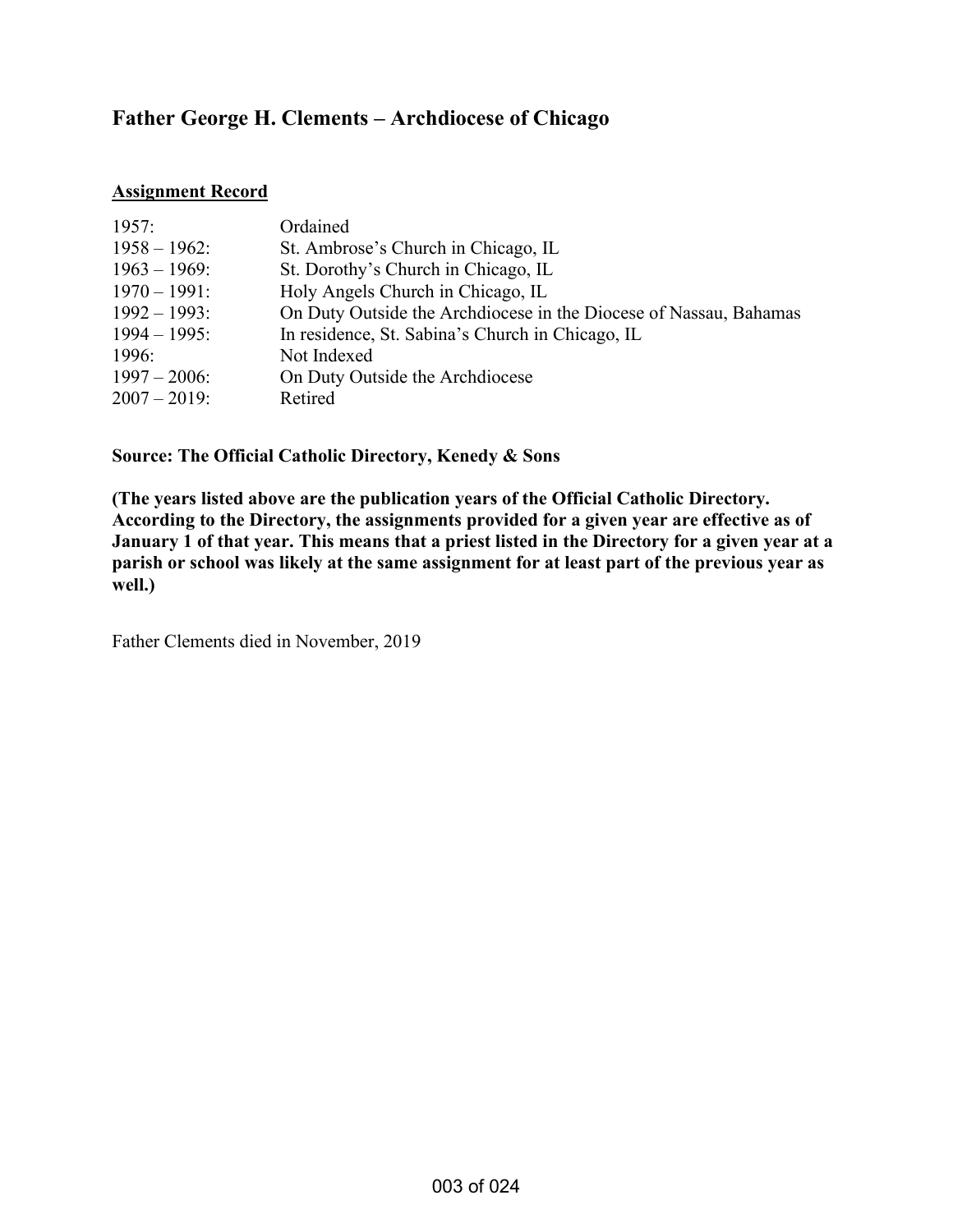# **Brother Edward C. Courtney – C.F.C.**

**According to published reports, apparently Brother Edward C. Courtney was assigned to the following locations at the following approximate dates:** 

| 1957:           | Joined the Christian Brothers of Ireland                            |
|-----------------|---------------------------------------------------------------------|
| $1957 - 1960$ : | Sacred Heart School in New York, NY (Archdiocese of New York)       |
| $1961 - 1968$ : | Brother Rice High School in Chicago, IL (Archdiocese of Chicago)    |
| $1968 - 1969$ : | Brother Rice High School in Birmingham, MI (Archdiocese of Detroit) |
| $1969 - 1972$ : | Leo High School in Chicago, IL (Archdiocese of Chicago)             |
| $1972 - 1974$ : | St. Laurence High School in Burbank, IL (Archdiocese of Chicago)    |
| $1974 - 1978$ : | O'Dea High School in Seattle, WA (Archdiocese of Seattle)           |
| $1978 - 1979$ : | Our Lady of the Lake Church in Seattle, WA (Archdiocese of Seattle) |
| $1979 - 1980$ : | St. Alphonsus School in Seattle, WA (Archdiocese of Seattle)        |
| 1983:           | Removed from the Brotherhood                                        |

Brother Courtney was accused of sexually abusing a male minor child on at least four occasions from approximately 1970 until approximately 1971 when the boy was approximately 14 to 15 years old. At the time of the sexual abuse, Brother Courtney was assigned to Leo High School in Chicago, IL.

The sexual abuse by Brother Courtney included the following: Brother Courtney having the boy remove all his clothing; Brother Courtney fondling the boy's buttocks; Brother Courtney penetrating the boy's anus with Brother Courtney's fingers; Brother Courtney brushing his face and tongue against the boy's penis; and Brother Courtney pressing his body against the boy's body so the boy could feel Brother Courtney's erect penis.

The Archdiocese of Chicago agreed to settle the claim in the low six figures in 2021.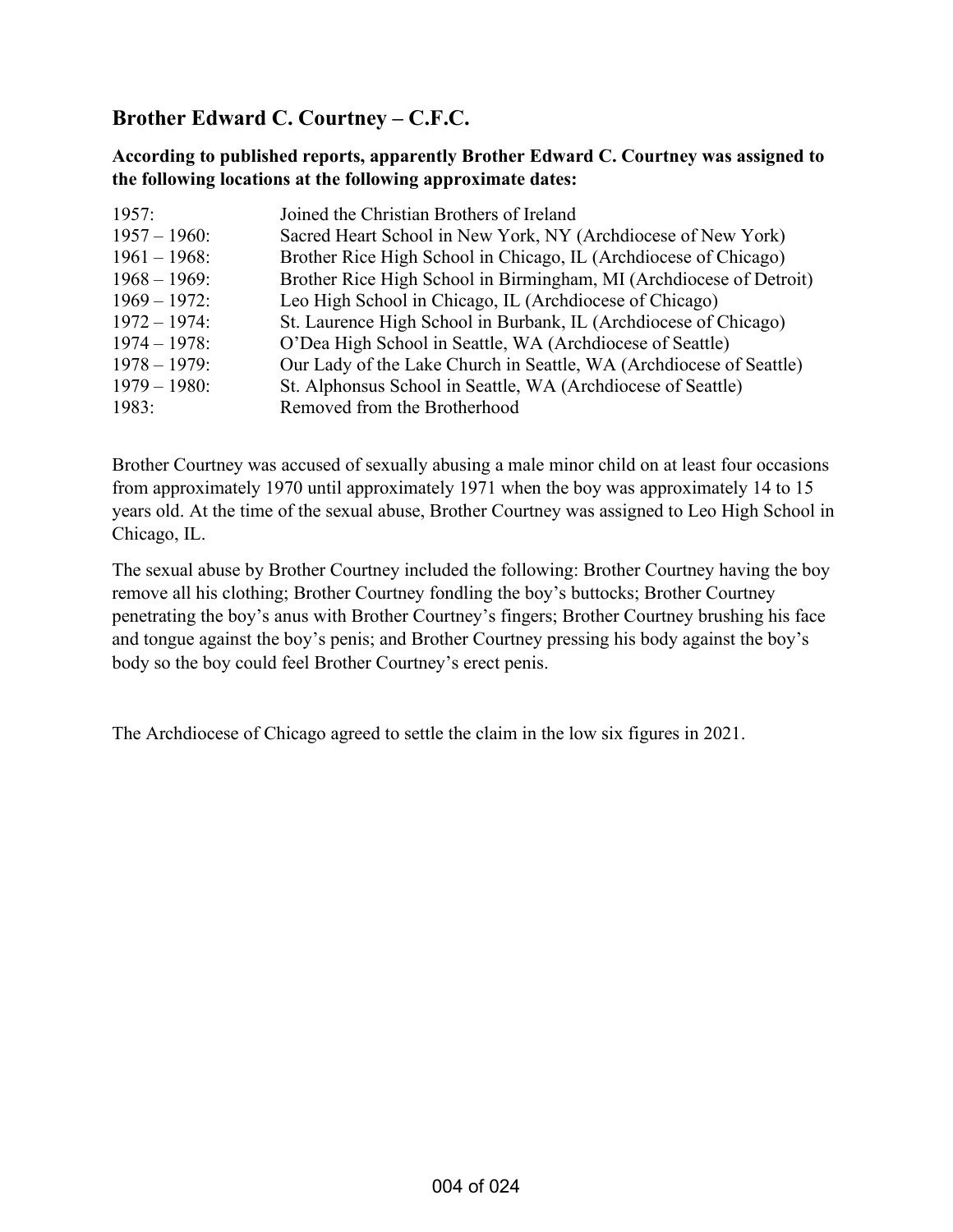# **Father Alphonse Dallinger – Diocese of Brooklyn**

## **Assignment Record**

|                         | 1938 – 1940: St. Mary's Church in Flushing, NY                   |
|-------------------------|------------------------------------------------------------------|
|                         | 1941 – 1943: St. Robert Bellarmine Church in Bayside Hills, NY   |
|                         | 1944 – 1967: St. Teresa's Church in Brooklyn, NY                 |
|                         | 1968 – 1978: St. Mark's Church in Brooklyn, NY                   |
| 1979:                   | St. Mark's Church (Retired) in Brooklyn, NY                      |
|                         | 1980 – 1983: St. Mark's Church (Pastor Emeritus) in Brooklyn, NY |
| $1984 - 1989$ : Retired |                                                                  |

**Source: The Official Catholic Directory, Kenedy & Sons** 

**(The years listed above are the publication years of the Official Catholic Directory. According to the Directory, the assignments provided for a given year are effective as of January 1 of that year. This means that a priest listed in the Directory for a given year at a parish or school was likely at the same assignment for at least part of the previous year as well.)** 

Father Dallinger died April 7, 1989.

Father Dallinger was accused of sexually abusing a male minor child on at least 100 occasions from approximately 1970 until approximately 1973 when the boy was approximately 10 to 13 years old. At the time of the sexual abuse, Father Dallinger was assigned to St. Mark's Church in Brooklyn, New York.

The sexual abuse by Father Dallinger included the following: Father Dallinger fondling the boy's genitals over the boy's clothing, Father Dallinger having the boy fondle Father Dallinger's genitals over Father Dallinger's clothing, Father Dallinger pulling down the boy's pants and underwear and fondling the boy's genitals skin-on-skin, Father Dallinger exposing his genitals to the boy, Father Dallinger having the boy fondle Father Dallinger's genitals skin on skin, and Father Dallinger inserting his finger into the boy's anus.

The Diocese of Brooklyn agreed to settle the claim in the high five figures in 2021.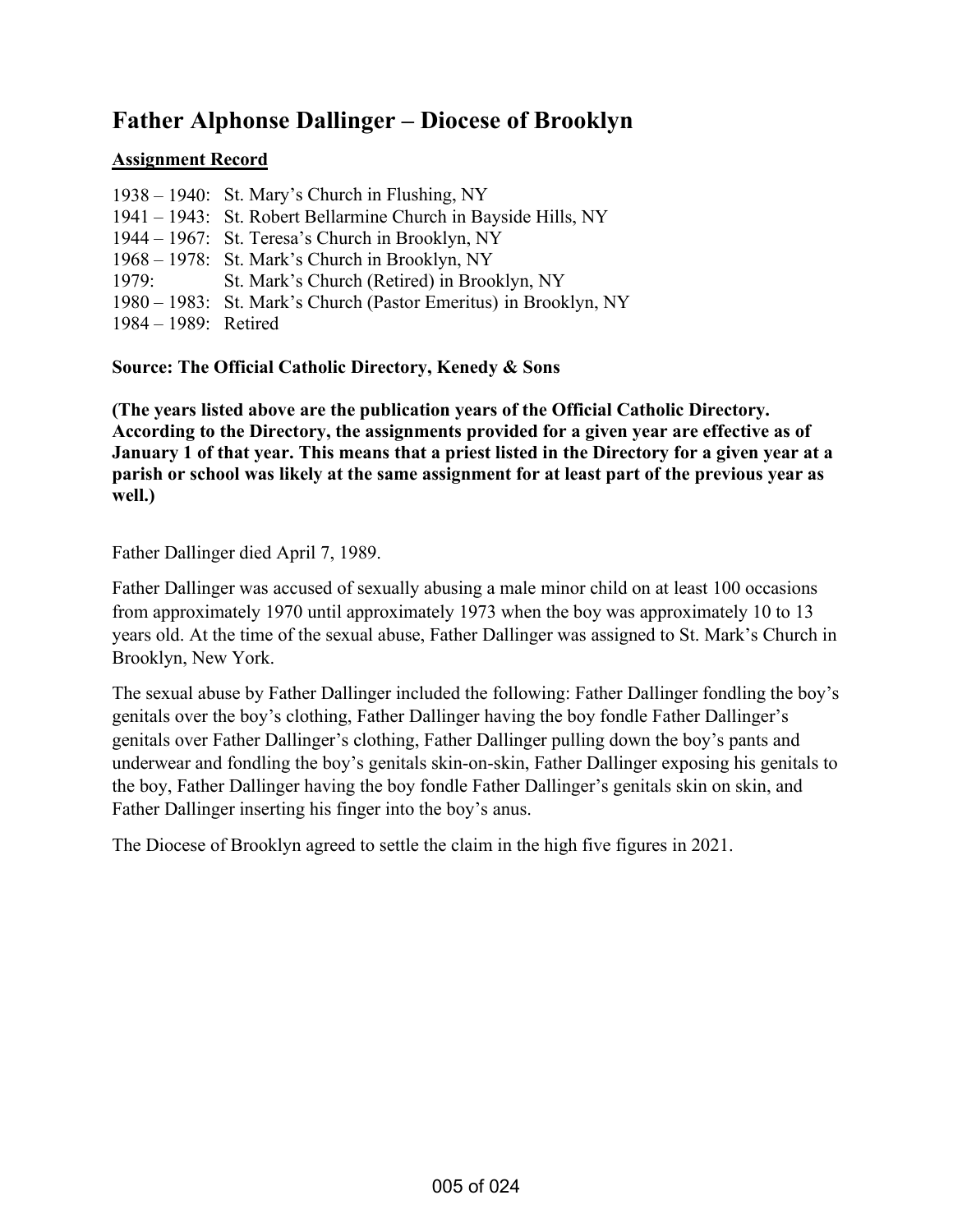## **Father Romano J. Ferraro – Diocese of Brooklyn, Diocese of Metuchen**

#### **Assignment Record**

| 1960:           | Ordained in the Diocese of Brooklyn                                     |
|-----------------|-------------------------------------------------------------------------|
| $1961 - 1962$ : | St. Joseph Patron of the Universal Church, Brooklyn, NY                 |
| 1963:           | St. Rosalia's Church, Brooklyn, NY                                      |
| 1964:           | St. Lucy's Church, Brooklyn, NY                                         |
| $1965 - 1968$ : | Holy Family Church, Brooklyn, NY                                        |
| $1969 - 1970$ : | Chaplain, United States Navy                                            |
| $1971 - 1973$ : | St. Rose of Lima Church, Rockaway Beach, NY                             |
| $1974 - 1977$ : | Sick leave – Diocese of Brooklyn                                        |
| 1978:           | In residence, St. Francis Xavier Church, Brooklyn, NY                   |
| 1979:           | In residence, St. Aloysius Church, Queens, NY                           |
| 1979:           | Chaplain, Wyckoff Heights Hospital                                      |
| $1980 - 1984$ : | Sick leave – Diocese of Brooklyn                                        |
| $1985 - 1986$ : | Released from diocesan assignment – listed as residing at St. James     |
|                 | Church, Woodbridge, NJ                                                  |
| 1985:           | Our Lady of Mount Virgin Church, Middlesex, NJ                          |
| 1986:           | St. John Vianney Church, Colonia, NJ                                    |
| 1987:           | Released from diocesan assignment – listed with the address P.O. Box C, |
|                 | Brooklyn, NY                                                            |
| $1988 - 1989$ : | Sick leave – Diocese of Brooklyn                                        |
| $1990 - 1992$ : | Sick leave – listed as residing at Parsons Manor, Jamaica, NY           |
| $1993 - 2002$ : | Absent on leave – listed as residing at Parsons Manor, Jamaica, NY      |

#### **Source: The Official Catholic Directory, Kenedy & Sons**

**(The years listed above are the publication years of the Official Catholic Directory. According to the Directory, the assignments provided for a given year are effective as of January 1 of that year. This means that a priest listed in the Directory for a given year at a parish or school was likely at the same assignment for at least part of the previous year as well.)** 

Father Ferraro is not indexed after the 2002 Official Catholic Directory.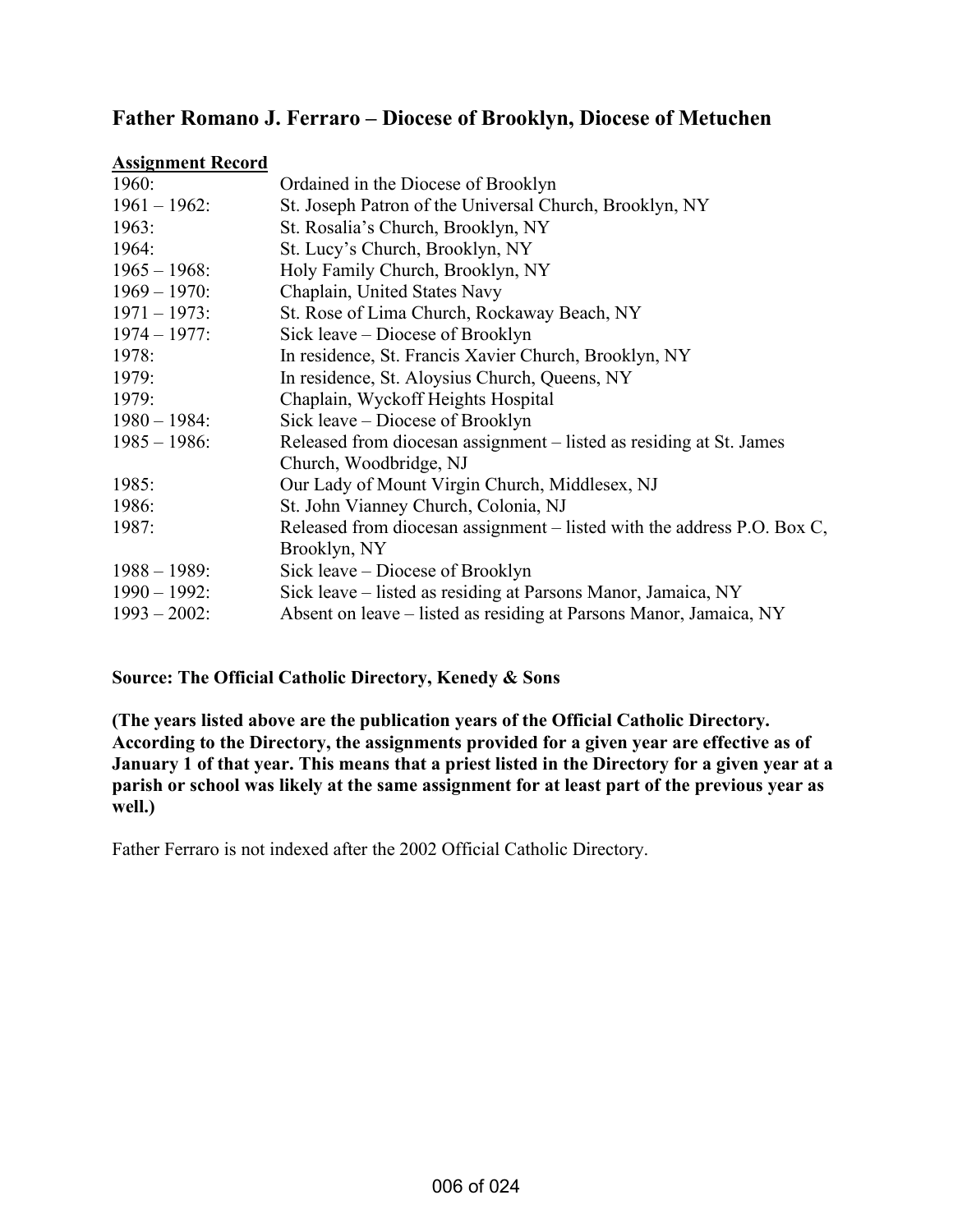# **Father Joseph L. Fitzharris – Archdiocese of Chicago**

### **Assignment Record**

| 1962:           | Ordained                                             |
|-----------------|------------------------------------------------------|
| $1963 - 1967$ : | St. Louis de Marillac's Church in La Grange Park, IL |
| $1968 - 1973$ : | St. Aloysius' Church in Chicago, IL                  |
| $1974 - 1979$ : | St. Fidelis' Church in Chicago, IL                   |
| $1980 - 1986$ : | St. Francis Xavier's Church in Chicago, IL           |
| 1987:           | St. Bartholomew's Church in Waukegan, IL             |
| 1988:           | Not Indexed                                          |
| 1989:           | St. Genevieve's Church in Chicago, IL                |
| $1990 - 1991$ : | St. Pascal's Church in Chicago, IL                   |
| $1992 - 1995$ : | Not Indexed                                          |

**Source: The Official Catholic Directory, Kenedy & Sons** 

**(The years listed above are the publication years of the Official Catholic Directory. According to the Directory, the assignments provided for a given year are effective as of January 1 of that year. This means that a priest listed in the Directory for a given year at a parish or school was likely at the same assignment for at least part of the previous year as well.)**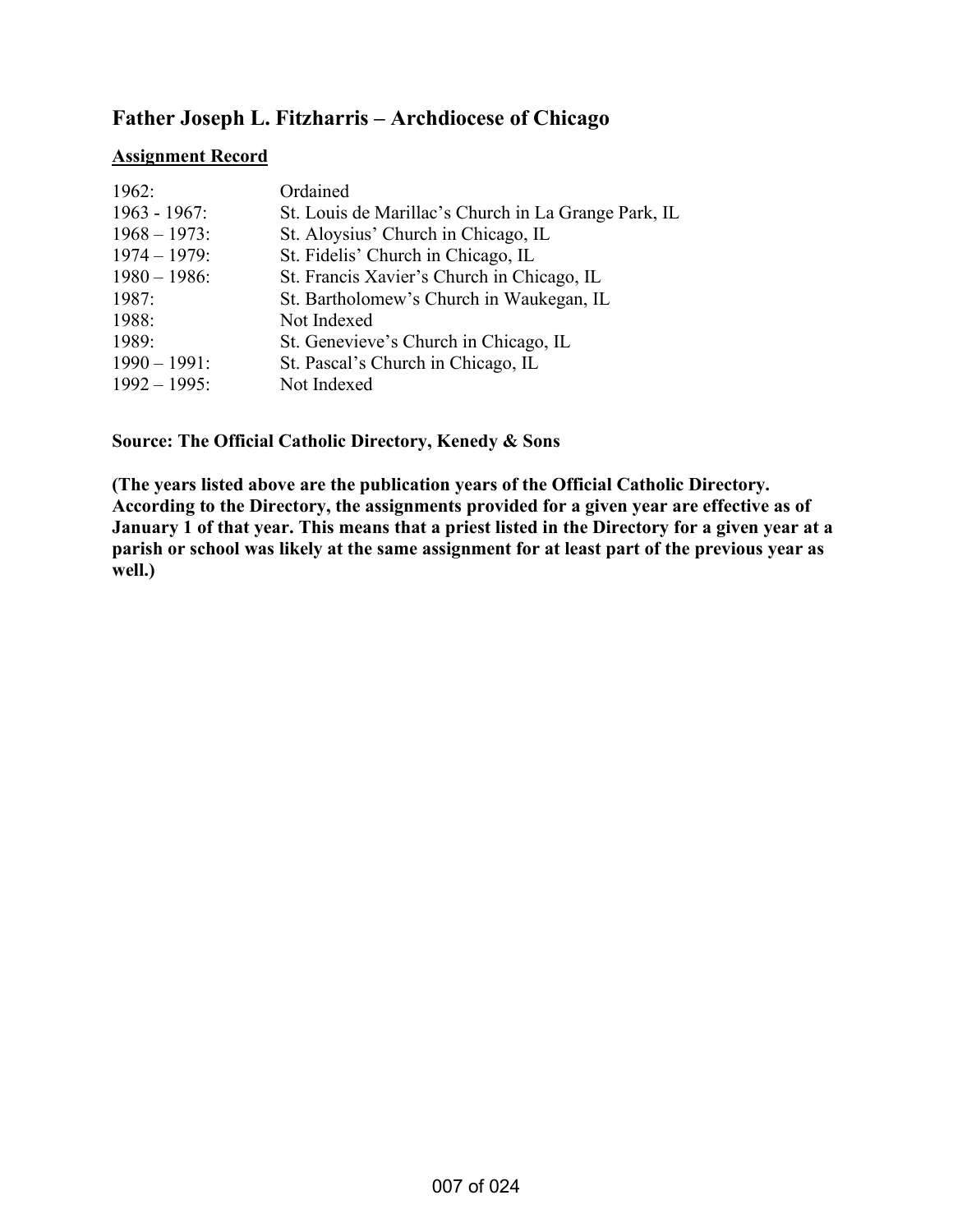# **Father Brian Gallagher, S.S.C. (Society of the Holy Cross)**

## **Assignment Record**

| 1952:           | Ordained                                                              |
|-----------------|-----------------------------------------------------------------------|
| $1976 - 1978$ : | St. Columban's Foreign Mission Society, Milton, MA, Archdiocese of    |
|                 | <b>Boston</b>                                                         |
| $1979 - 1983$ : | St. Columban's Foreign Mission Society in Chicago, IL, Archdiocese of |
|                 | Chicago                                                               |
| $1984 - 1989$ : | Columban Fathers, Procure House in Los Angeles, CA, Archdiocese of    |
|                 | Los Angeles                                                           |
| $1990 - 1993$ : | Columban Fathers in Edgemont, PA, Archdiocese of Philadelphia         |
| 1994:           | Columban Fathers in Lansdowne, PA, Archdiocese of Philadelphia        |
| 1995:           | St. Columbans, St. Columban's Foreign Mission Society in Elkhorn, NE, |
|                 | Diocese of Omaha                                                      |
| $1996 - 2014$   | St. Columban's Retirement House in Bristol, RI, Diocese of Providence |

## **Source: The Official Catholic Directory, Kenedy & Sons**

**(The years listed above are the publication years of the Official Catholic Directory. According to the Directory, the assignments provided for a given year are effective as of January 1 of that year. This means that a priest listed in the Directory for a given year at a parish or school was likely at the same assignment for at least part of the previous year as well.)** 

Father Gallagher died in 2014.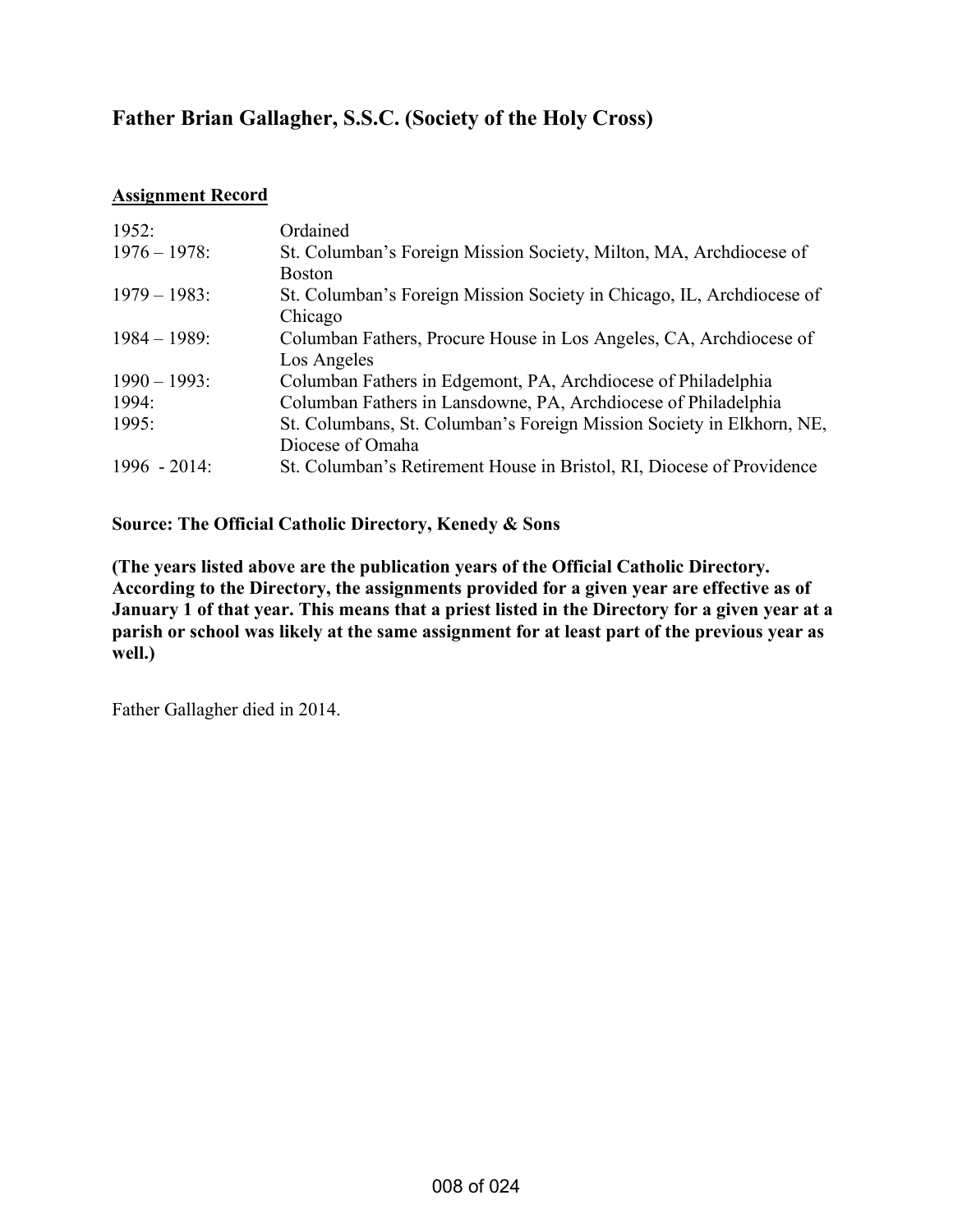## **Father J. Gerard Griffin – Diocese of Trenton, Diocese of Springfield, IL**

#### **Assignment Record**

| 1938:           | Ordained in the Diocese of Trenton                               |
|-----------------|------------------------------------------------------------------|
| 1939:           | St. Paul's Church in Burlington, NJ                              |
| $1940 - 1941$ : | St. Mary's Church in Perth Amboy, NJ                             |
| 1942:           | Sick, absent on leave, or retired - Diocese of Trenton           |
| $1943 - 1944$ : | St. Joseph's Church in North Plainfield, NJ                      |
| 1945:           | Our Lady of Peace Church in Fords, NJ                            |
| $1946 - 1947$ : | Our Lady Star of the Sea Church in Long Beach, NJ                |
| $1948 - 1949$ : | Blessed Sacrament Church in Trenton, NJ                          |
| $1950 - 1954$ : | St. Anthony's Church (Italian) in Red Bank, NJ                   |
| $1955 - 1957$ : | St. James' Church in Basking Ridge, NJ                           |
| $1958 - 1959$ : | Holy Cross Church in Sea Bright, NJ                              |
| 1960:           | Sacred Heart Church in Trenton, NJ                               |
| 1961:           | St. Peter's Church in New Brunswick, NJ                          |
| $1962 - 1969$ : | Absent on Sick Leave – Diocese of Trenton                        |
| $1970 - 1972$ : | Our Lady of Mercy Church in Englishtown, NJ                      |
| 1973:           | Absent on Sick Leave — Diocese of Trenton                        |
| 1974:           | Indexed at Sacred Heart Church in Springfield, IL                |
| $1974 - 1976$ : | On Duty Outside of Diocese – Diocese of Trenton                  |
| 1975:           | In residence, Sacred Heart Church in Springfield, IL             |
| 1977:           | On Duty Outside of Diocese, St. Ann's Rectory, Baltimore, MD,    |
|                 | Diocese of Trenton                                               |
| $1978 - 1986$ : | St. Aloysius' Church in Litchfield, IL Diocese of Springfield IL |
| 1987:           | Necrology – Died August 30, 1986                                 |

## **Source: The Official Catholic Directory, Kenedy & Sons**

**(The years listed above are the publication years of the Official Catholic Directory. According to the Directory, the assignments provided for a given year are effective as of January 1 of that year. This means that a priest listed in the Directory for a given year at a parish or school was likely at the same assignment for at least part of the previous year as well.)**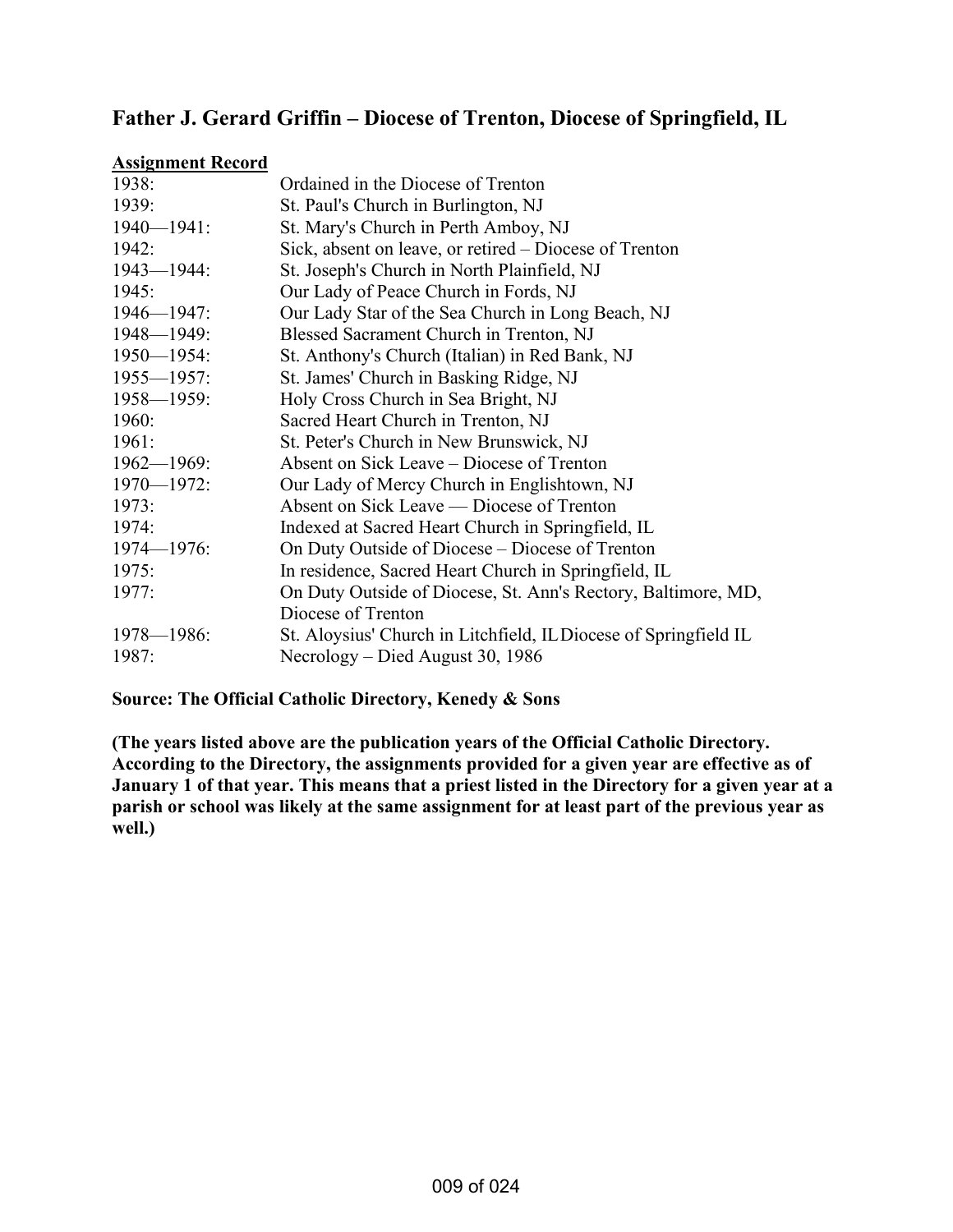# **Bishop Dinualdo Gutierrez**

## **Assignment Record**

| 1962:           | Ordained                                                  |
|-----------------|-----------------------------------------------------------|
| 1980:           | Appointed: Coadjutor Prelate of Marbel, Philippines       |
| 1981:           | Ordained Bishop: Coadjutor Prelate of Marbel, Philippines |
| 1981:           | Succeeded: Prelate of Marbel, Philippines                 |
| 1982:           | Appointed: Bishop Marbel, Philippines                     |
| $1982 - 2018$ : | Bishop Marbel, Philippines                                |
| $2018 - 2019$ : | Retired: Bishop of Marbel, Philippines                    |

(St. Francis de Sales Church from at least approximately 1970 – 1971 was located in Belle Harbor, New York.)

### **Sources: www.catholic-hierarchy.org and The Official Catholic Directory, Kenedy & Sons**

Bishop Gutierrez was accused of sexually abusing a male minor child on at least six occasions from approximately 1970 until approximately 1971 when the boy was approximately 11 to 12 years old. At the time of the sexual abuse, Bishop Gutierrez was a visiting priest at St. Francis de Sales Church in Belle Harbor, New York.

The sexual abuse by Bishop Gutierrez included the following: Bishop Gutierrez fondling the boy's genitals skin on skin, and sometimes Bishop Gutierrez fondling himself while he fondled the boy's genitals.

The Diocese of Brooklyn agreed to settle the claim in the low to mid six figures 2021.

Bishop Gutierrez died in February 2019.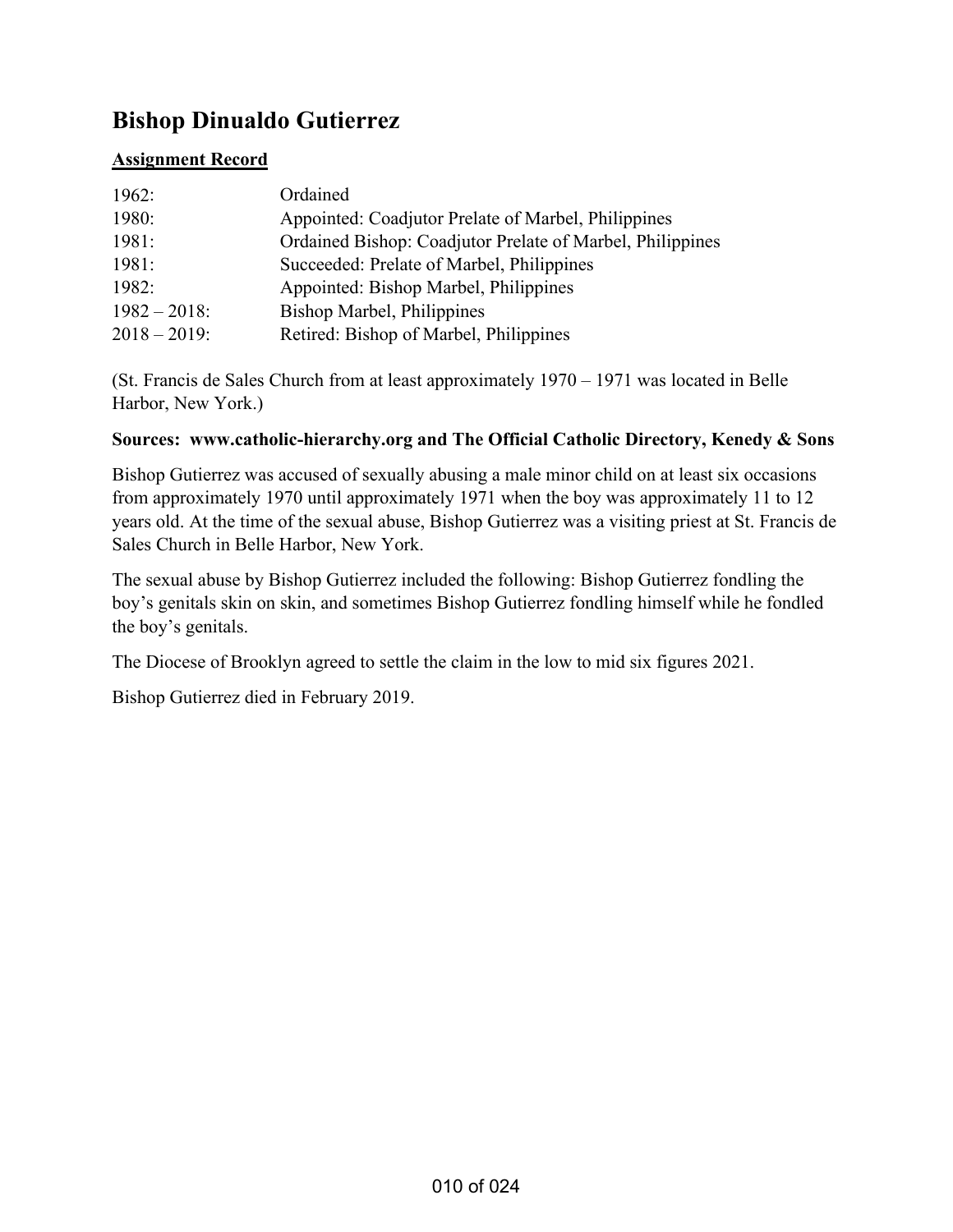# **Father Daniel M. Holihan – Archdiocese of Chicago**

### **Assignment Record**

| 1958:           | Ordained                                               |
|-----------------|--------------------------------------------------------|
| $1959 - 1965$ : | St. Patrick's Church in Chicago, IL                    |
| $1966 - 1968$ : | St. Aloysius' Church in Chicago, IL                    |
| 1969:           | St. Sylvester's Church in Chicago, IL                  |
| $1970 - 1973$ : | St. Francis de Sales' Church in Chicago, IL            |
| $1974 - 1979$ : | St. Jane de Chantal's Church in Chicago, IL            |
| $1980 - 1990$ : | Our Lady of the Snows Church in Chicago, IL            |
| 1991:           | St. Therese of the Infant Jesus' Church in Chicago, IL |
| 1992:           | In residence, St. Jerome's Church in Chicago, IL       |
| $1993 - 2002$ : | Catholic Charities of Chicago                          |
| $2003 - 2005$ : | Other Assignment                                       |
| $2006 - 2008$ : | Retired at St. Joseph's Home in Palatine, IL           |

### **Source: The Official Catholic Directory, Kenedy & Sons**

**(The years listed above are the publication years of the Official Catholic Directory. According to the Directory, the assignments provided for a given year are effective as of January 1 of that year. This means that a priest listed in the Directory for a given year at a parish or school was likely at the same assignment for at least part of the previous year as well.)** 

Father Holihan died in 2016.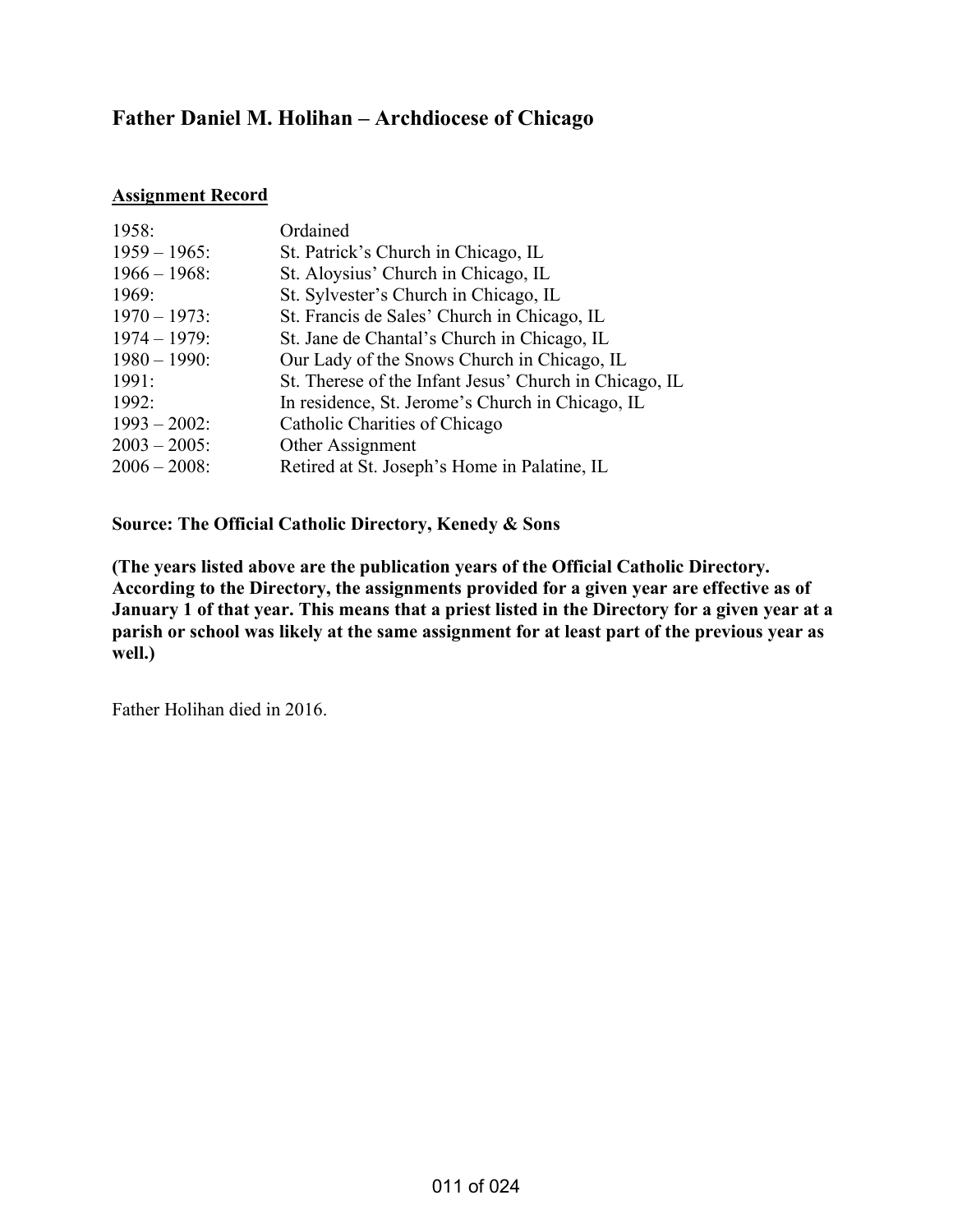# **Father Patrick Francis Magee – Diocese of Trenton**

### **Assignment Record**

| 1970:           | Ordained                                          |
|-----------------|---------------------------------------------------|
| $1971 - 1972$ : | Not Indexed                                       |
| 1973:           | Our Lady of Fatima Church in Piscataway, NJ       |
| $1974 - 2001$ : | Our Lady of Good Counsel Church in Moorestown, NJ |
| $2002 - 2004$ : | Sacred Heart Church at Bay Head, NJ               |
| $2005 - 2006$ : | Not Indexed                                       |
| $2007 - 2020$ : | Retired at 41 Osborne Ave., Bay Head, NJ 08742    |
| 2021:           | Not Indexed                                       |

**Source: The Official Catholic Directory, Kenedy & Sons** 

**(The years listed above are the publication years of the Official Catholic Directory. According to the Directory, the assignments provided for a given year are effective as of January 1 of that year. This means that a priest listed in the Directory for a given year at a parish or school was likely at the same assignment for at least part of the previous year as well.)** 

Father Magee is not indexed after the 2021 Official Catholic Directory.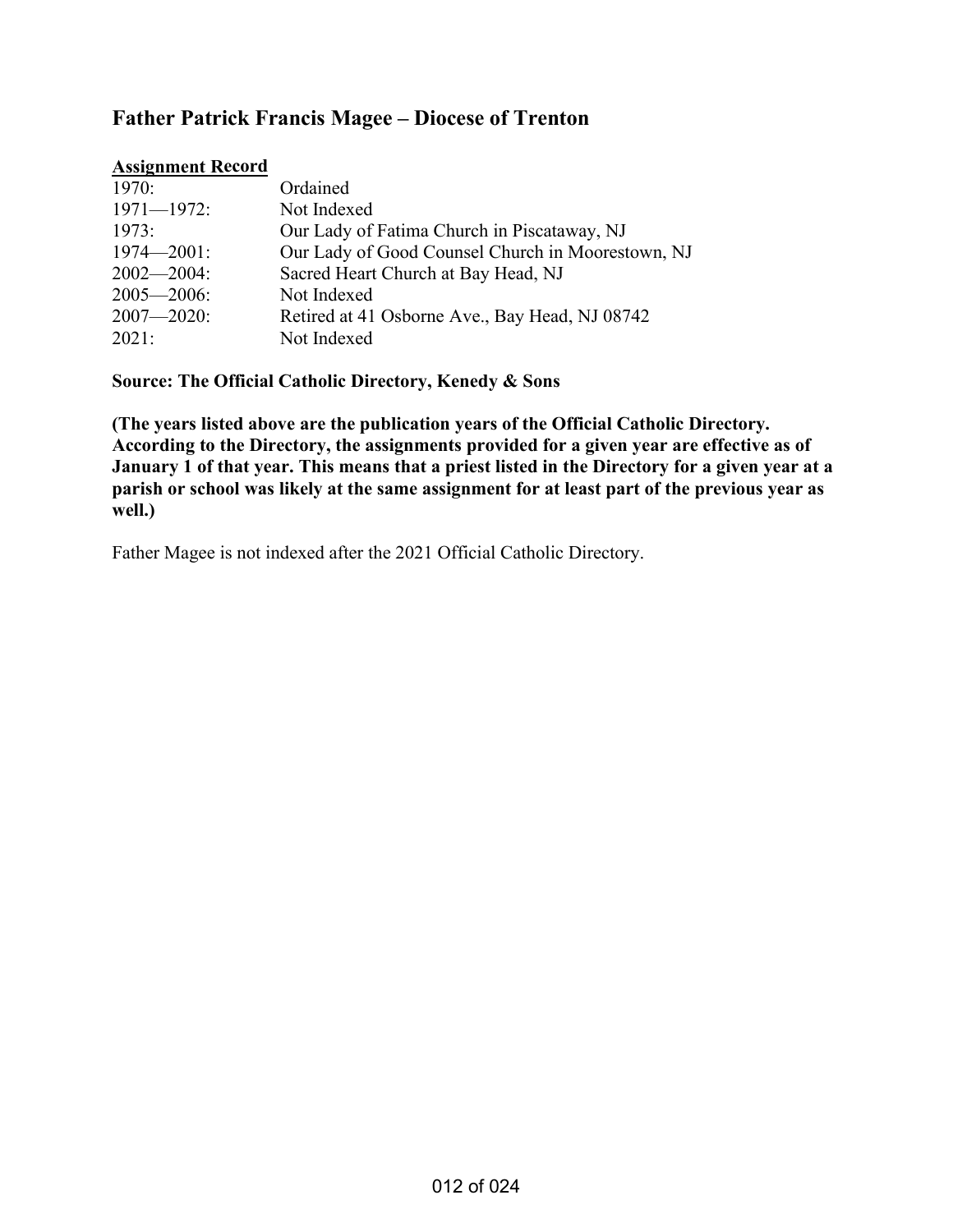# **Father George Maslar, O.M.F.Conv. (Conventual Franciscans)**

## **Assignment Record**

| 1963:                    | Ordained                                                                       |
|--------------------------|--------------------------------------------------------------------------------|
| 1965:                    | St. Michael's Church in Bridgeport, CT (Diocese of Bridgeport)                 |
|                          | 1966 – 1978: Kolbe High School in Bridgeport, CT (Diocese of Bridgeport)       |
| 1979 – 1981: Not Indexed |                                                                                |
|                          | 1982 – 1983: St. Casimir Church in Baltimore, MD (Archdiocese of Baltimore)    |
| 1984:                    | Not Indexed                                                                    |
| 1985:                    | Franciscan Friars in New Britain, CT (Archdiocese of Hartford)                 |
| $1986 - 1991$ :          | Friary of St. Joseph Cupertino, Novitiate in Ellicott City, MD (Archdiocese of |
|                          | Baltimore)                                                                     |
| 1992:                    | St. Stanislaus Kostka's Church in Baltimore, MD (Archdiocese of Baltimore)     |
| 1993:                    | Not Indexed                                                                    |
| 1994:                    | Sacred Heart Church in Danbury, CT (Diocese of Bridgeport)                     |
| 1995:                    | St. Michael the Archangel Church in Bridgeport, CT (Diocese of Bridgeport)     |
| 1996:                    | Not Indexed                                                                    |
| $1997 - 1999$ :          | Friary of St. Joseph Cupertino, Novitiate in Ellicott City, MD (Archdiocese of |
|                          | Baltimore)                                                                     |
| 2000 - 2001: Not Indexed |                                                                                |
|                          | 2002 – 2003: St. Adalbert's Church in Queens, NY (Diocese of Brooklyn)         |
| $2004 - 2006$ :          | Assisi House in Aston, PA (Archdiocese of Philadelphia)                        |
| $2007 - 2009$ :          | Not Indexed                                                                    |
| $2010 - 2012$ :          | Bridgeport Health Care in Bridgeport, CT (Diocese of Bridgeport)               |
| $2013 - 2017$ :          | St. Michael the Archangel Church in Bridgeport, CT (Diocese of Bridgeport)     |
|                          | Bridgeport Health Care in Bridgeport, CT (Diocese of Bridgeport)               |
| 2018                     | St. Michael the Archangel Church in Bridgeport, CT (Diocese of Bridgeport)     |
| 2019:                    | Not Indexed                                                                    |
| 2020:                    | Undetermined                                                                   |
| 2021:                    | St. Maximilian Kolbe Friary in Hamburg, NY (Diocese of Buffalo)                |

**Source: The Official Catholic Directory, Kenedy & Sons** 

**(The years listed above are the publication years of the Official Catholic Directory. According to the Directory, the assignments provided for a given year are effective as of January 1 of that year. This means that a priest listed in the Directory for a given year at a parish or school was likely at the same assignment for at least part of the previous year as well.)** 

Father Maslar died in December 2021.

Father Maslar was accused of sexually abusing a female minor child on at least two occasions from approximately1971 to approximately 1972 when the girl was approximately 15 to 16 years old. At the time of the sexual abuse, Father Maslar was assigned to Kolbe High School in Bridgeport, Connecticut while the girl attended Marian Heights Academy in Monroe, Connecticut. Father Maslar visited Marian Heights on a number of occasions to perform Mass.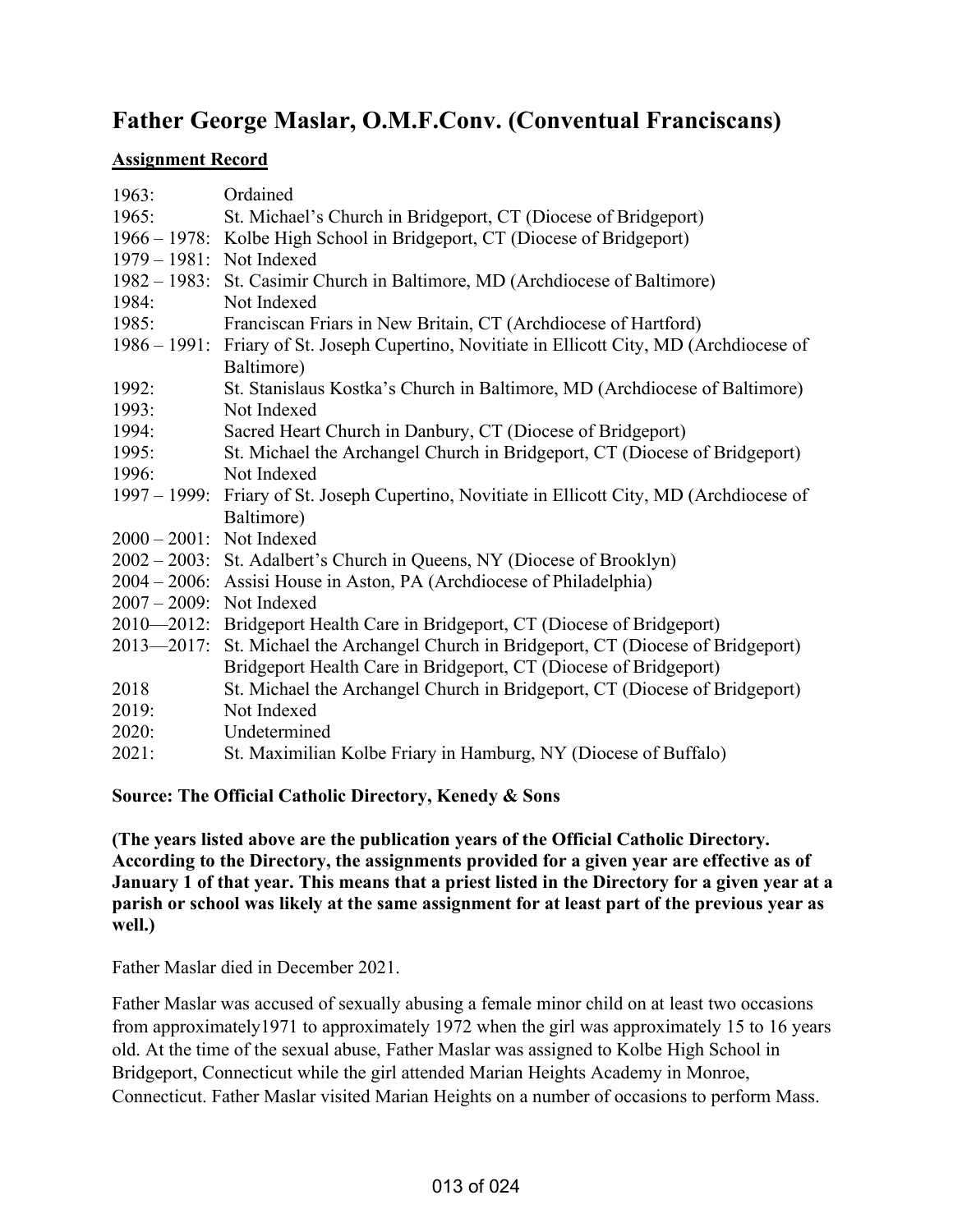The sexual abuse by Father Maslar involved the following: Father Maslar kissing the girl on the mouth, Father Maslar fondling the girl's breasts and genitals, Father Maslar having the girl fondle Father Maslar's genitals, and Father Maslar having the girl perform oral sex on Father Maslar.

The Conventual Franciscans agreed to settle the claim in the high five figures in 2021.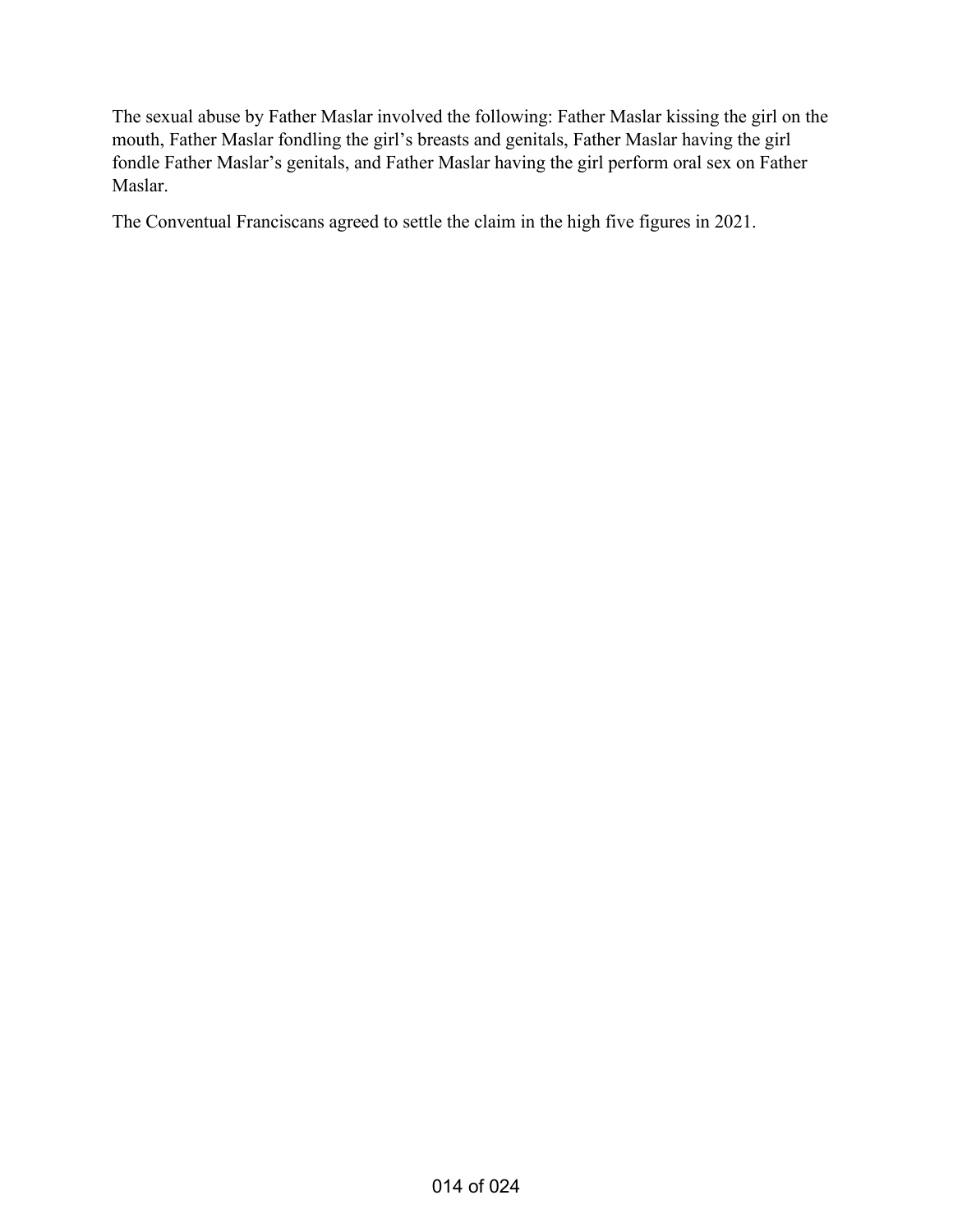# **Father Maurus McBarron, O.S.B. (Benedictines)**

## **Assignment Record**

| 1935:           | St. Mary's Monastery in Delbarton, NJ (Archdiocese of Newark)             |
|-----------------|---------------------------------------------------------------------------|
| $1936 - 1942$ : | St. Mary's Abbey in Newark, NJ (Archdiocese of Newark)                    |
| 1943:           | Chaplain in U.S. Army (Archdiocese of Newark)                             |
| 1944-1945:      | Not indexed                                                               |
| $1946 - 1949$ : | St. Mary's Abbey in Newark, NJ (Archdiocese of Newark)                    |
| 1950-1953:      | St. Mary's Abbey in Newark, NJ (Archdiocese of Newark)                    |
|                 | [Chaplain in the U.S. Army]                                               |
| 1954            | Not Indexed                                                               |
| $1955 - 1957$ : | St. Mary's Abbey in Newark, NJ (Archdiocese of Newark)                    |
| $1958 - 1962$ : | St. Mary's Priory in Newark, NJ (Archdiocese of Newark)                   |
| 1963:           | St. Mary's Priory in Morristown, NJ (Diocese of Paterson)                 |
| 1964:           | St. Mary's Abbey in Morristown, NJ (Diocese of Paterson)                  |
| 1965:           | St. Mary's Priory in Newark, NJ (Archdiocese of Newark);                  |
|                 | St. Mary's Abbey in Morristown, NJ (Diocese of Paterson)                  |
| $1966 - 1967$ : | St. Mary's Priory in Newark, NJ (Archdiocese of Newark)                   |
| 1968:           | St. Mary's Church in Newark, NJ (Archdiocese of Newark)                   |
|                 | St. Mary's Priory in Newark, NJ (Archdiocese of Newark)                   |
| 1969:           | St. Mary's Church in Newark, NJ (Archdiocese of Newark)                   |
|                 | St. Mary's Newark Benedictine Abbey in Newark, NJ (Archdiocese of Newark) |
| $1970 - 1987$ : | St. Mary's Church in Newark, NJ (Archdiocese of Newark)                   |
|                 | Newark Abbey in Newark, NJ (Archdiocese of Newark)                        |

## **Source: The Official Catholic Directory, Kenedy & Sons**

**(The years listed above are the publication years of the Official Catholic Directory. According to the Directory, the assignments provided for a given year are effective as of January 1 of that year. This means that a priest listed in the Directory for a given year at a parish or school was likely at the same assignment for at least part of the previous year as well.)** 

## Father McBarron died in 1987.

Father McBarron was accused of sexually abusing a female minor child on at least 20 occasions from approximately 1977 until approximately 1979 when the girl was approximately 13 to 14 years old. At the time of the sexual abuse, Father McBarron was assigned to St. Mary's Church in Newark, New Jersey. The sexual abuse by Father McBarron included the following: Father McBarron fondling the girl's breasts over her clothing, Father McBarron exposing his genitals to the girl and having the girl fondle his genitals skin on skin, and Father McBarron forcing the girl to perform oral sex on him until he ejaculated.

The Archdiocese of Newark agreed to settle the claim in the low to mid six figures in 2021.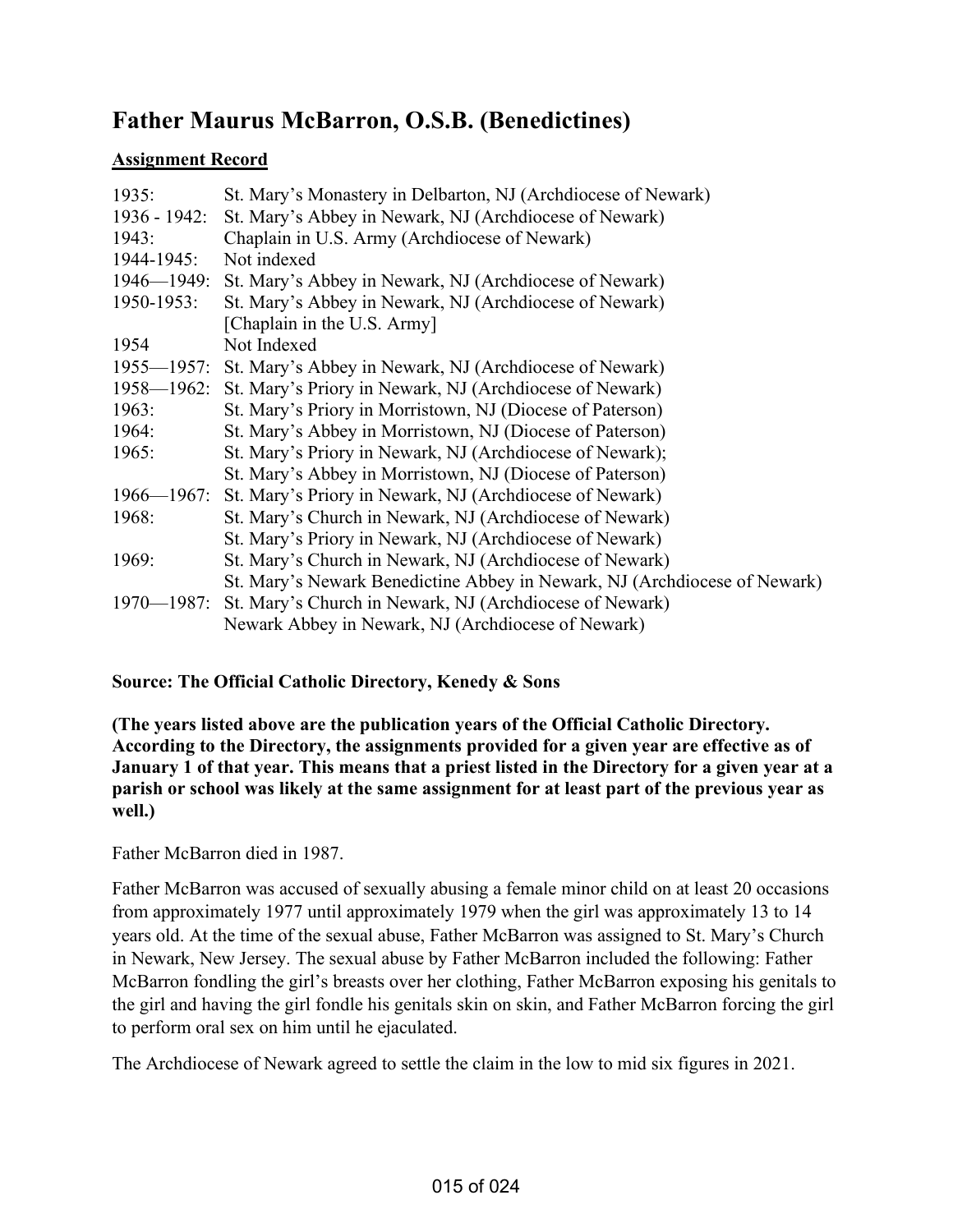# **Father Joseph J. Pucci, O.M.I (Missionary Oblates of Mary Immaculate)**

### **Assignment Record**

| 1941:           | Ordained                                                               |
|-----------------|------------------------------------------------------------------------|
| 1942:           | Not Indexed                                                            |
| 1943-1948:      | Holy Rosary Church in Moxee City, WA, Diocese of Seattle               |
| 1949-1951:      | St. Benedict's Mission in Trenton, NJ, Diocese of Trenton              |
| 1952-1956:      | St. Jude's Church in Spencer, IN, Archdiocese of Indianapolis          |
| 1957-1962:      | St. Nicholas' Church in Palisades Park, NJ, Archdiocese of Newark      |
| 1963-1968:      | St. Ann's Church in Ashland, VA; Director and Pastor of Oblate Mission |
|                 | House in Ashland, VA, Diocese of Richmond                              |
| 1969-1971:      | Our Lady of Victory Church in Andover, OH, Diocese of Youngstown       |
| $1972 - 1974$ : | Mission House of the Oblates of Mary Immaculate in Toledo, OH,         |
|                 | Diocese of Toledo                                                      |
| $1975 - 1977$ : | Chaplain at Toledo Mental Health Center in Toledo, OH; Mission House   |
|                 | of the Oblates of Mary Immaculate in Toledo, OH, Diocese of Toledo     |
| 1978:           | Not Indexed                                                            |
| $1979 - 1984$ : | Mary Immaculate Church in West Palm Beach, FL, Diocese of Palm         |
|                 | Beach                                                                  |
| $1988 - 1991$ : | Not Indexed                                                            |
| $1992 - 1994$ : | In residence at Mary Immaculate Church in West Palm Beach, FL,         |
|                 | Diocese of Palm Beach                                                  |
| 1995:           | Not Indexed                                                            |
| $1996 - 2000$ : | In residence at St. John Fisher Church in West Palm Beach, FL, Diocese |
|                 | of Palm Beach                                                          |

**Source: The Official Catholic Directory, Kenedy & Sons** 

**(The years listed above are the publication years of the Official Catholic Directory. According to the Directory, the assignments provided for a given year are effective as of January 1 of that year. This means that a priest listed in the Directory for a given year at a parish or school was likely at the same assignment for at least part of the previous year as well.)** 

Father Pucci died in October, 2000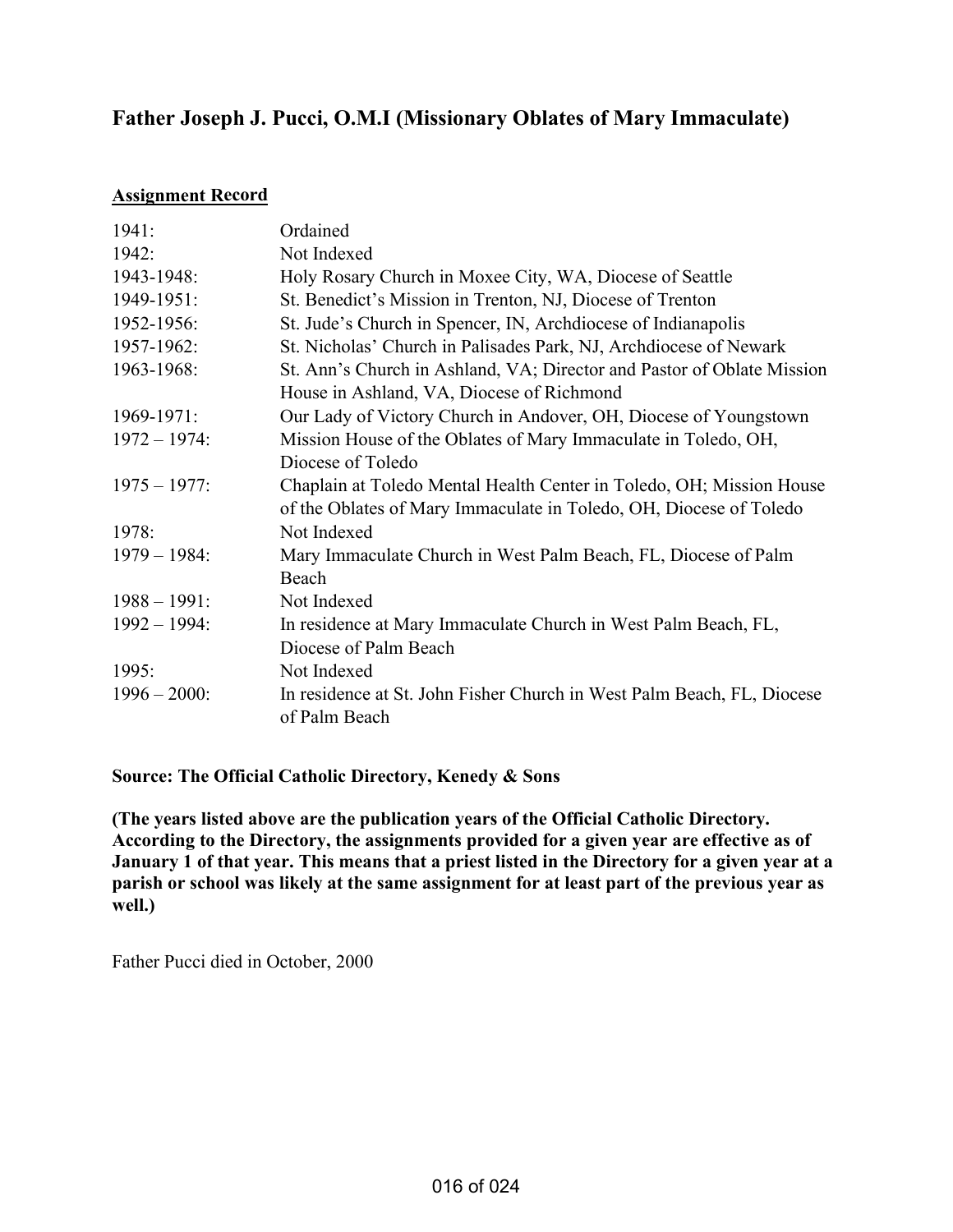# **Father Michael J. Regan – Archdiocese of Boston**

## **Assignment Record**

| 1962: Ordained           |                                                                      |
|--------------------------|----------------------------------------------------------------------|
|                          | 1962 – 1966: Our Lady Help of Christians Church in Concord, MA       |
| $1967 - 1968$ Sick Leave |                                                                      |
|                          | 1969 – 1972: Academy of the Assumption in Wellesley Hills, MA        |
|                          | Elizabeth Seton High School in Wellesley Hills, MA                   |
|                          | Mount St. Vincent Center in Wellesley Hills, MA                      |
|                          | 1973 – 1976: St. Joseph's Church in Malden, MA                       |
|                          | 1977 – 1981: Liturgical Commission in Lynn, MA (Regional Director)   |
|                          | In residence at St. Joseph's Church in Malden, MA                    |
|                          | Pope John XXIII Central High School in Everett, MA                   |
|                          | 1982 – 1984: St. Joseph's Church in Malden, MA                       |
|                          | Pope John XXIII Central High School in Everett, MA                   |
|                          | 1985 – 1986: In residence at St. Joseph's Church in Malden, MA       |
|                          | 1987 – 1988: St. Thomas Aquinas Church in Bridgewater, MA            |
|                          | 1989 – 1992: (Brockton Vicariate, Very Rev.) Vicars – Central Region |
|                          | (V.F., Very Rev.) St. Thomas Aquinas Church in Bridgewater, MA       |
|                          | 1993 – 1997: St. Thomas Aquinas Church in Bridgewater, MA            |
|                          | 1998 – 2001: St. Bridget's Church in Abington, MA                    |
|                          | <b>Permanent Disability</b>                                          |
|                          | 2002 – 2005: St. Bridget's Church in Abington, MA                    |
|                          | Senior Priests (Retired)                                             |
|                          | 2006 – 2019: Senior Priests (Retired)                                |

## **Source: The Official Catholic Directory, Kenedy & Sons**

**(The years listed above are the publication years of the Official Catholic Directory. According to the Directory, the assignments provided for a given year are effective as of January 1 of that year. This means that a priest listed in the Directory for a given year at a parish or school was likely at the same assignment for at least part of the previous year as well.)** 

Father Regan died May 4, 2020.

Father Regan was accused of sexually abusing a female minor child on at least 100 occasions from approximately 1978 to approximately 1980 when the girl was approximately 14 to 16 years old. At the time of the sexual abuse, Father Regan was assigned to Pope John XXIII Central High School in Everett, Massachusetts.

The sexual abuse by Father Regan included the following: Father Regan fondling the girl's genitals, skin on skin, Father Regan having the girl fondle his genitals skin on skin, and Father Regan having the girl perform oral sex on him.

The Archdiocese of Boston agreed to settle the claim in the high five figures 2021.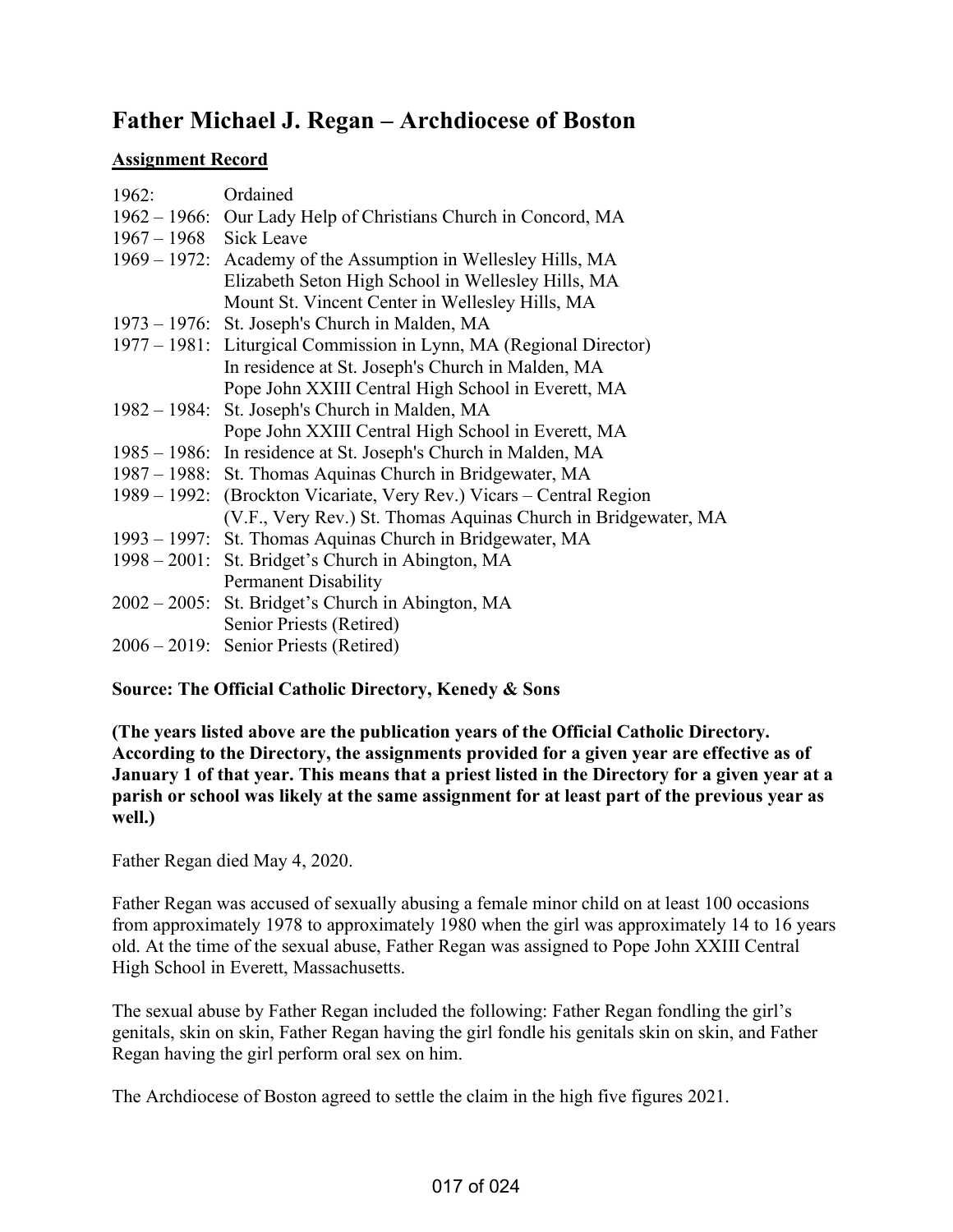# **Father John H. Stonebridge – Diocese of Brooklyn**

### **Assignment Record**

| $1939 - 1946$   | St. Peter Claver's Church in Brooklyn, NY                  |
|-----------------|------------------------------------------------------------|
| $1947 - 1970$ : | Holy Rosary Church in Brooklyn, NY                         |
| $1971 - 1982$ : | Sacred Heart Church in East Glendale, NY                   |
| $1983 - 1996$ : | Sacred Heart Church (pastor emeritus) in East Glendale, NY |
| $1996 - 2000$ : | Retired                                                    |

**Source: The Official Catholic Directory, Kenedy & Sons** 

**(The years listed above are the publication years of the Official Catholic Directory. According to the Directory, the assignments provided for a given year are effective as of January 1 of that year. This means that a priest listed in the Directory for a given year at a parish or school was likely at the same assignment for at least part of the previous year as well.)** 

Father Stonebridge died in June, 2003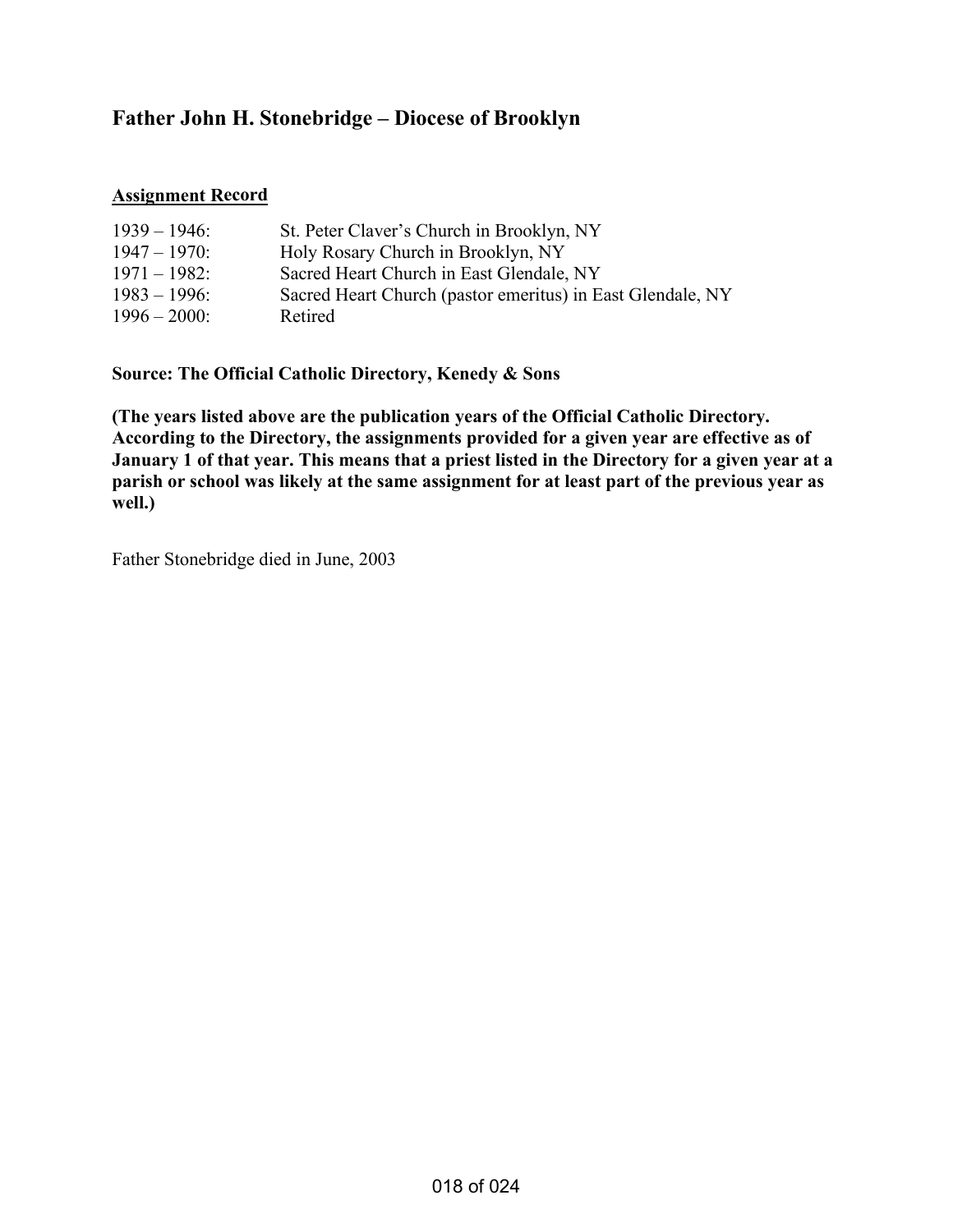## **Father John T. Sullivan – Diocese of Manchester, Diocese of Grand Rapids, Diocese of Gallup, Diocese of Phoenix**

### **Assignment Record**

| 1942:           | Ordained                                            |
|-----------------|-----------------------------------------------------|
| 1943:           | Holy Angels Church in Westville, NH                 |
| 1944:           | St. Mary's Church in Dover, NH                      |
| 1945:           | St. Thomas Aquinas' Church in Derry, NH             |
| $1946 - 1947$ : | St. Patrick's Church in Nashua, NH                  |
| $1948 - 1949$ : | St. Mary's Church in Claremont, NH                  |
| $1950 - 1952$ : | St. Kieran's Church in Berlin, NH                   |
| $1953 - 1956$ : | Holy Angels Church in Westville, NH                 |
| $1957 - 1958$ : | Absent on Leave – Diocese of Manchester             |
| $1959 - 1960$ : | Holy Spirit Church Grand Rapids, MI                 |
| 1961:           | Absent on Leave – Diocese of Manchester             |
| 1962:           | Madre de Dios Church in Winslow, AZ                 |
| $1963 - 1964$ : | St. Francis' Church in Seligman, AZ                 |
| 1965:           | St. Cecilia's Church in Clarkdale, AZ               |
| $1966 - 1968$ : | St. Mary's Church in Kingman, AZ                    |
| $1969 - 1970$ : | St. Francis' Church in Seligman, AZ                 |
| $1971 - 1974$ : | Our Lady of the Lake Church in Lake Havasu City, AZ |
| $1975 - 1980$ : | St. Margaret Mary's Church in Bullhead, AZ          |
| $1981 - 1984$ : | Not Indexed                                         |
| $1985 - 1986$ : | Retired – residing in Concord, NH                   |
| $1987 - 1988$ : | Retired – residing in Phoenix, AZ                   |
| $1989 - 1998$ : | Retired - residing in Nazareth House, San Diego, CA |
| 1999:           | Retired – residing in The Cloisters, San Diego, CA  |

**Source: The Official Catholic Directory, Kenedy & Sons** 

**(The years listed above are the publication years of the Official Catholic Directory. According to the Directory, the assignments provided for a given year are effective as of January 1 of that year. This means that a priest listed in the Directory for a given year at a parish or school was likely at the same assignment for at least part of the previous year as well.)** 

Father Sullivan died in September 1999.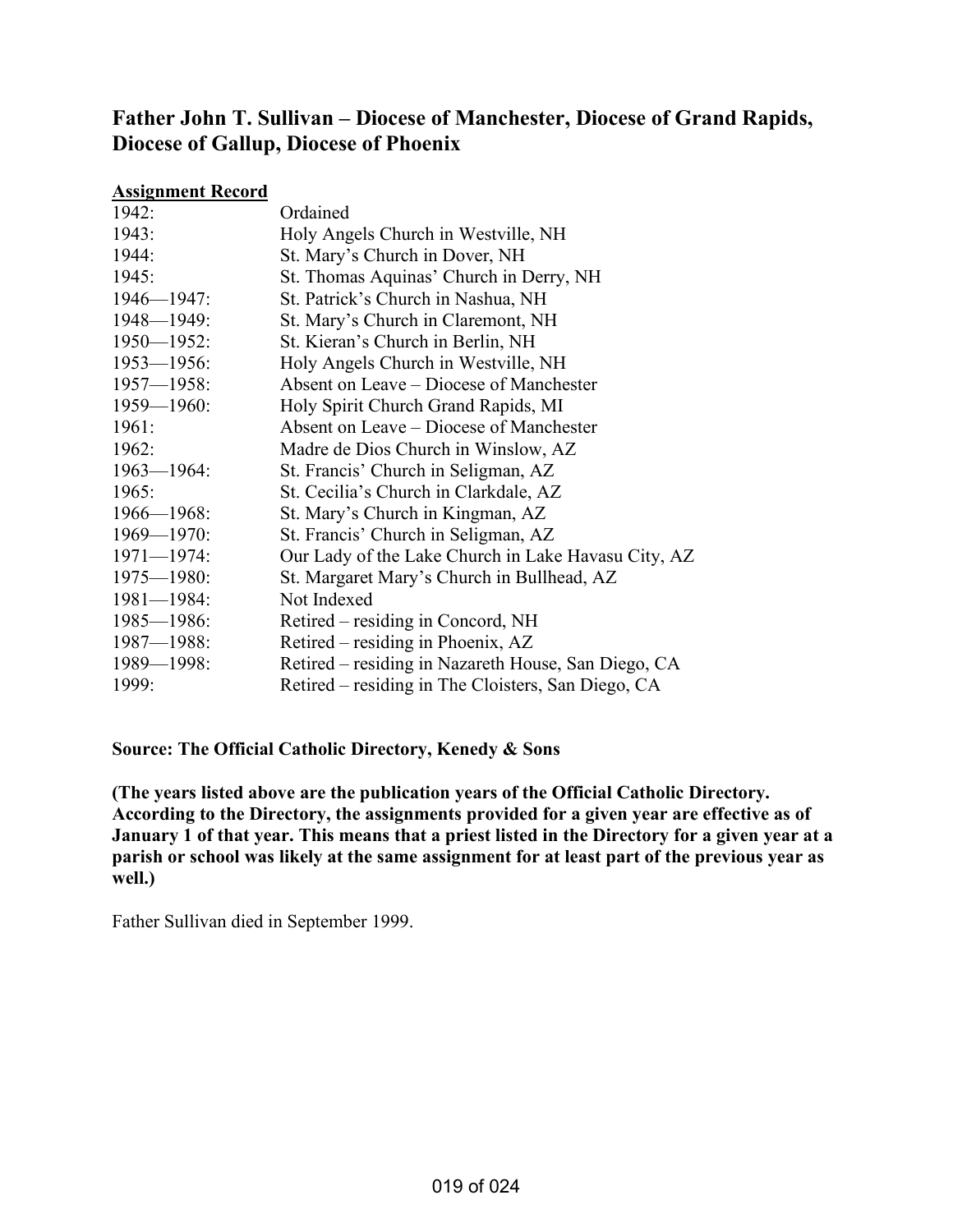# **Father Patrick J. Tague – Archdiocese of Boston**

### **Assignment Record**

| 1963:           | Ordained                                      |
|-----------------|-----------------------------------------------|
| $1963 - 1964$ : | St. Margaret's Church in Lowell, MA           |
| 1965:           | St. Thomas More's Church in Braintree, MA     |
| $1966 - 1967$ : | St. Paul's Church in Hingham, MA              |
| $1968 - 1969$ : | St. Thomas Aquinas' Church in Bridgewater, MA |
| $1970 - 1976$ : | Absent on Leave                               |
| $1977 - 2005$ : | Not Indexed                                   |

**Source: the Official Catholic Directory, Kenedy & Sons** 

**(The years listed above are the publication years of the Official Catholic Directory. According to the Directory, the assignments provided for a given year are effective as of January 1 of that year. This means that a priest listed in the Directory for a given year at a parish or school was likely at the same assignment for at least part of the previous year as well.)** 

Father Tague died in January, 2013

In approximately 2006 Father Tague was dismissed from ministry.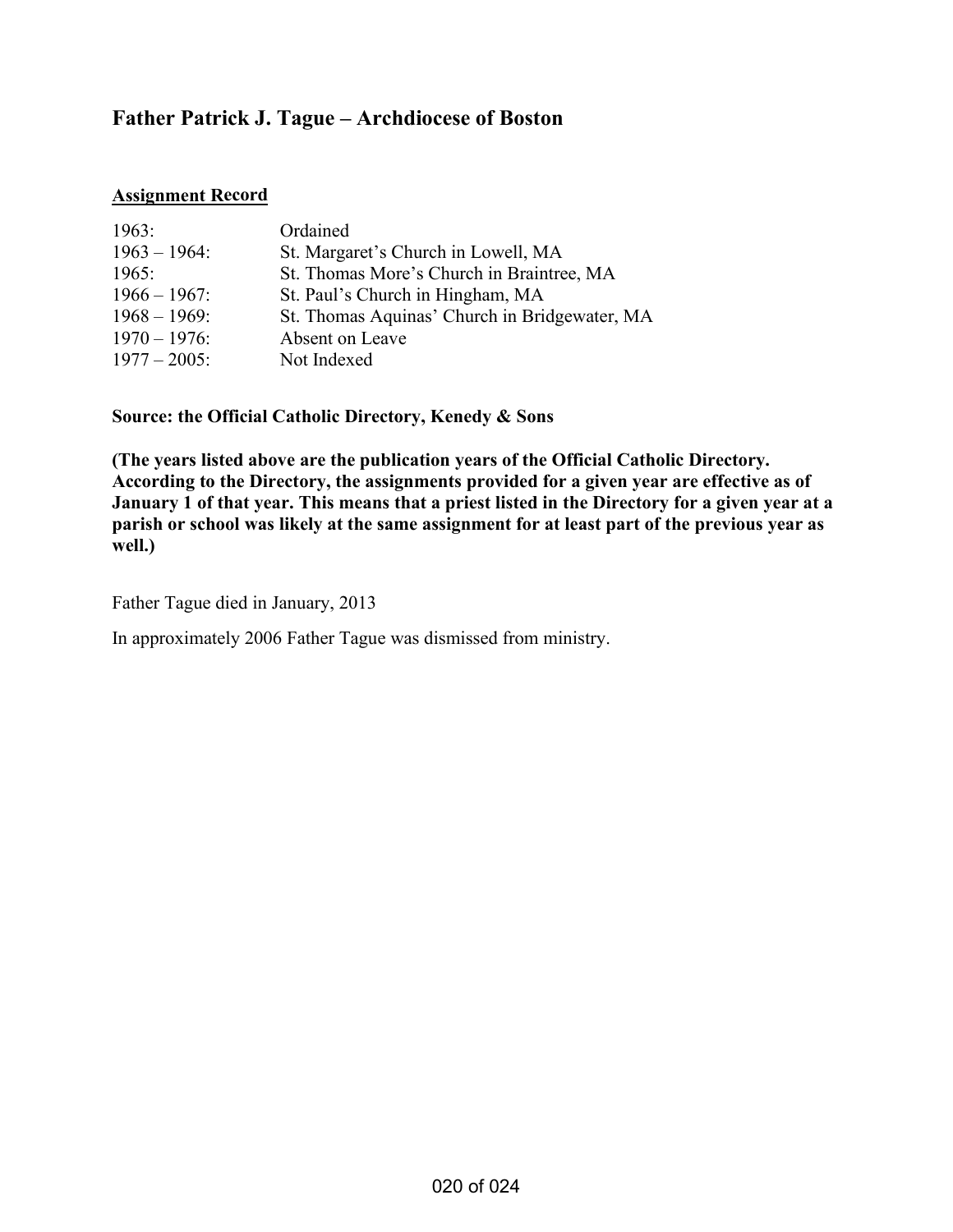## **Father Robert J. Vonnahmen – Diocese of Belleville**

#### **Assignment Record**

| 1956:           | Ordained                                                                |
|-----------------|-------------------------------------------------------------------------|
| $1957 - 1962$ : | Catholic Boy Scouts, Diocese of Belleville, IL                          |
| $1957 - 1965$ : | St. Phillips' Church in East St. Louis, IL                              |
| $1963 - 1965$ : | Boy Scouts, Diocese of Belleville, IL                                   |
| $1964 - 1965$ : | Director of Camp Ondessonk in Ozark, IL                                 |
| $1966 - 1982$ : | St. Joseph's Church in Elizabethtown, IL                                |
| $1966 - 1982$ : | Superintendent/Director of Camp Ondessonk in Ozark, IL                  |
| $1983 - 1984$ : | Director of Camp Ondessonk in Ozark, IL                                 |
| $1985 - 1993$ : | St. Joseph's Church in Elizabethtown, IL                                |
| 1985:           | Director of Camp Ondessonk in Ozark, IL                                 |
| $1993 - 1995$ : | Contact for Catholic Shrine Pilgrimage, Inc. in Golden Frontier, IL     |
| $1994 - 2000$ : | Leave of Absence – Diocese of Belleville                                |
| $2001 - 2007$ : | Retired, listed as residing in Belleville, $IL$ – Diocese of Belleville |

### **Source: The Official Catholic Directory, Kenedy & Sons**

**(The years listed above are the publication years of the Official Catholic Directory. According to the Directory, the assignments provided for a given year are effective as of January 1 of that year. This means that a priest listed in the Directory for a given year at a parish or school was likely at the same assignment for at least part of the previous year as well.)** 

Father Vonnahmen is not indexed after the 2007 Official Catholic Directory.

Father Vonnahmen died in 2016.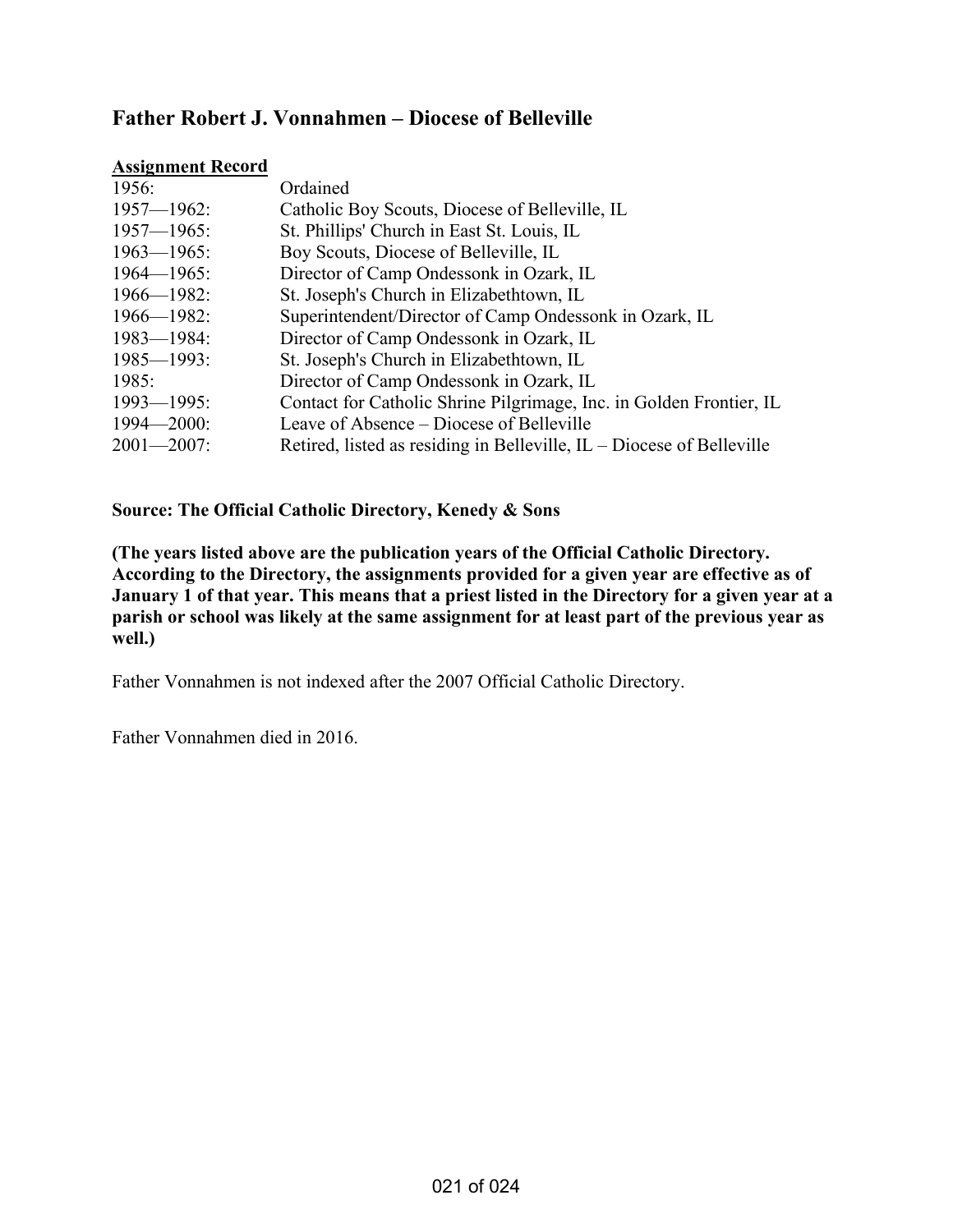# **Father Michael H. Weston – Archdiocese of Chicago**

#### **Assignment Record**

| 1973:           | Ordained                                                                 |
|-----------------|--------------------------------------------------------------------------|
| $1974 - 1975$ : | St. Linus's Church in Oak Lawn, IL                                       |
| $1976 - 1977$ : | St. Teresa's Church in Chicago, IL                                       |
| 1978-1981:      | Saint Julie Billiart's Church in Tinley Park, IL                         |
| 1982-1986:      | Mater Christi Church in North Riverside, IL                              |
| 1987:           | Not Indexed                                                              |
| 1988:           | Sacred Heart Church in Winnetka, IL                                      |
| $1989 - 1991$ : | On Duty Outside the Archdiocese                                          |
| 1992:           | St. Cecilia's Church in Mt. Prospect, IL                                 |
| 1993:           | In residence at St. Eulalia's Church in Maywood, IL; Office of Religious |
|                 | Education                                                                |

### **Source: The Official Catholic Directory, Kenedy & Sons**

**(The years listed above are the publication years of the Official Catholic Directory. According to the Directory, the assignments provided for a given year are effective as of January 1 of that year. This means that a priest listed in the Directory for a given year at a parish or school was likely at the same assignment for at least part of the previous year as well.)**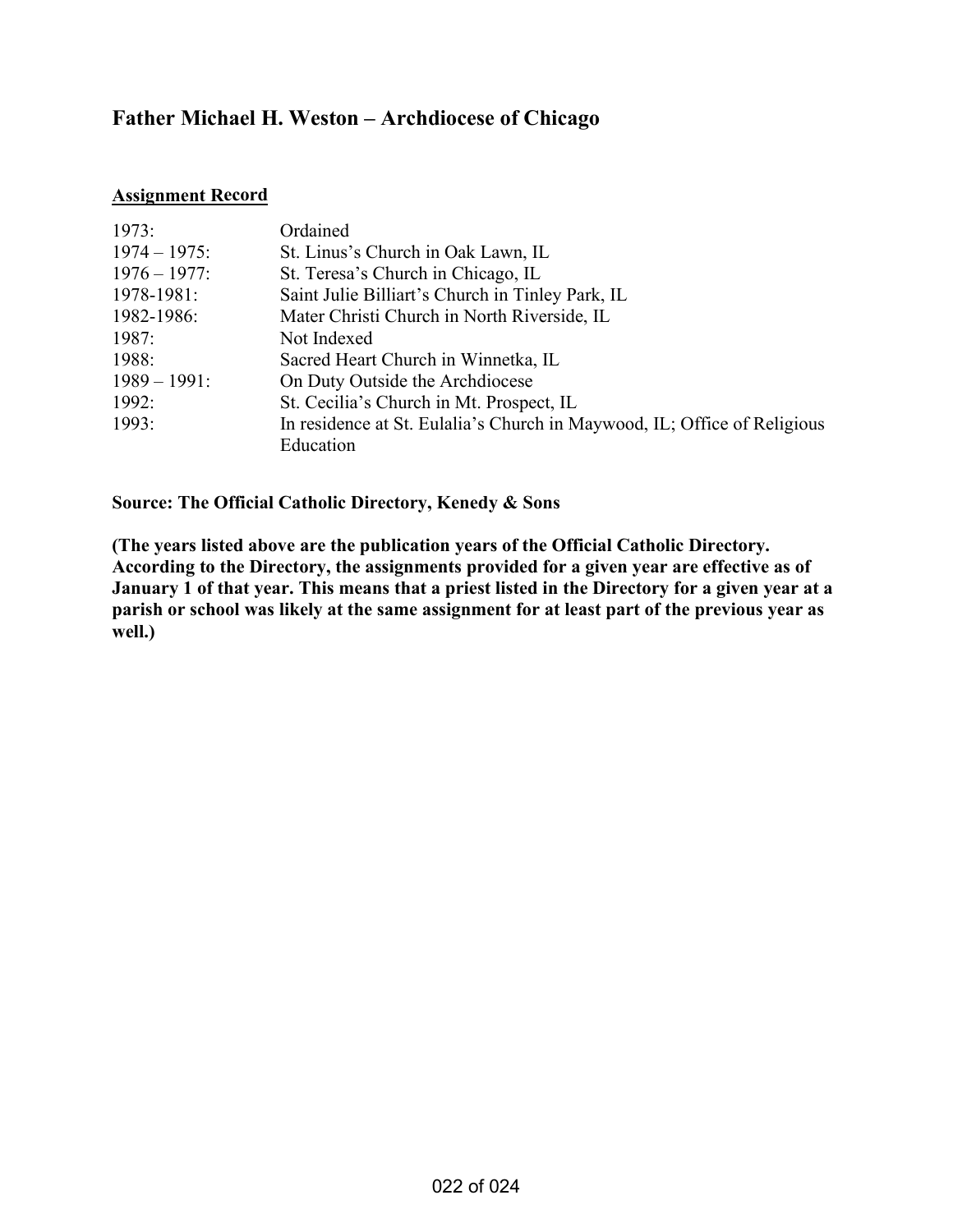# **Father Harold Robert White – Archdiocese of Denver**

### **Assignment Record**

| 1960:           | Ordained                                         |
|-----------------|--------------------------------------------------|
| $1961 - 1963$ : | St. Catherine's Church in Denver, CO             |
| $1964 - 1965$ : | St. Mary's Church in Colorado Springs, CO        |
| $1966 - 1968$   | St. Anthony's Church in Sterling, CO             |
| $1969 - 1970$ : | St. John the Evangelist's Church in Loveland, CO |
| $1971 - 1978$ : | St. Patrick's Church in Minturn, CO              |
| $1979 - 1981$ : | St. Mary's Church in Aspen, CO                   |
| $1982 - 1983$ : | Church of the Good Shepherd in Denver, CO        |
| $1984 - 1986$ : | SS. Peter and Paul's Church in Wheat Ridge, CO   |
| $1987 - 1989$ : | St. Anne's Church in Grand Lake, CO              |
| 1990:           | Holy Name Church in Steamboat Springs, CO        |
| $1991 - 1992$ : | St. Mary's Church in Eagle, CO                   |
| 1993:           | St. Patrick's Church in Minturn, CO              |
| $1994 - 2002$ : | Absent on Leave                                  |
| $2003 - 2006$   | Not Indexed                                      |

**Source: The Official Catholic Directory, Kenedy & Sons** 

**(The years listed above are the publication years of the Official Catholic Directory. According to the Directory, the assignments provided for a given year are effective as of January 1 of that year. This means that a priest listed in the Directory for a given year at a parish or school was likely at the same assignment for at least part of the previous year as well.)** 

Father White died in 2006.